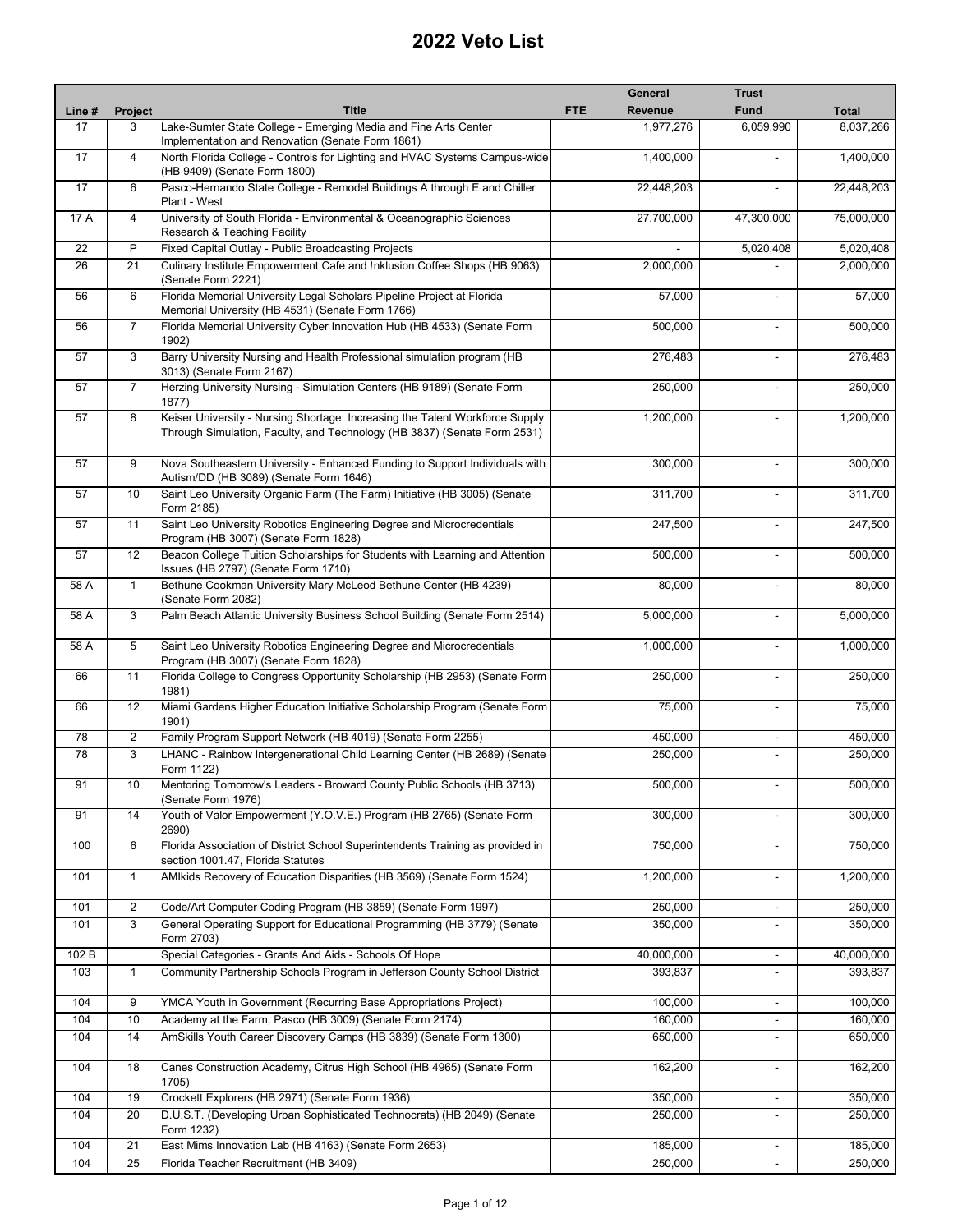|        |                |                                                                                                              |            | General        | <b>Trust</b>             |            |
|--------|----------------|--------------------------------------------------------------------------------------------------------------|------------|----------------|--------------------------|------------|
| Line # | Project        | <b>Title</b>                                                                                                 | <b>FTE</b> | <b>Revenue</b> | <b>Fund</b>              | Total      |
| 104    | 28             | Future Career Academy (FCA) (HB 4923) (Senate Form 1957)                                                     |            | 400,000        |                          | 400,000    |
| 104    | 33             | In School Music Program (HB 2179) (Senate Form 1647)                                                         |            | 12,000         |                          | 12,000     |
| 104    | 34             | Learning for Life (HB 4059) (Senate Form 2158)                                                               |            | 500,000        | ä,                       | 500,000    |
| 104    | 36             |                                                                                                              |            |                |                          |            |
|        |                | Lil Abner Foundation #1 & Expansion into a second location (HB 2809)<br>(Senate Form 1009)                   |            | 447,090        |                          | 447,090    |
| 104    | 38             | Magic of Orange County Conservation and STEM Environmental Outdoor                                           |            | 162,000        | $\overline{\phantom{a}}$ | 162,000    |
|        |                | Learning for K-12 and Beyond (HB 2063) (Senate Form 1345)                                                    |            |                |                          |            |
| 104    | 39             | Moffitt Cancer Center Partnership School (Senate Form 1185)                                                  |            | 115.181        | $\overline{\phantom{a}}$ | 115,181    |
| 104    | 40             | Muzology (HB 2715) (Senate Form 1441)                                                                        |            | 960,000        | $\blacksquare$           | 960,000    |
| 104    | 42             | Near Peer Coaching for Postsecondary Success (HB 2691) (Senate Form                                          |            | 500,000        |                          | 500,000    |
|        |                | 1310)                                                                                                        |            |                |                          |            |
| 104    | 45             | Nutrition Education for School Health and Wellness (Senate Form 1006)                                        |            | 333,000        | $\overline{\phantom{a}}$ | 333,000    |
| 104    | 49             | Pinellas County Schools - Summer Career Acceleration Internship Program<br>(HB 4509) (Senate Form 1100)      |            | 500,000        | $\overline{\phantom{a}}$ | 500,000    |
| 104    | 51             | READ USA Book Choice and Ownership Program (HB 4479) (Senate Form<br>2484)                                   |            | 255,000        | $\sim$                   | 255,000    |
| 104    | 54             | SLPS: Growing Teachers From Within (HB 2323) (Senate Form 1102)                                              |            | 984,900        | $\overline{\phantom{a}}$ | 984,900    |
| 104    | 56             | STEM Education Program at the Grand Avenue Center (HB 4233) (Senate                                          |            | 417,000        |                          | 417,000    |
|        |                | Form 2677)                                                                                                   |            |                |                          |            |
| 104    | 57             | STEM Teacher Pilot Program (HB 2635) (Senate Form 1558)                                                      |            | 1,000,000      | $\overline{\phantom{a}}$ | 1,000,000  |
| 104    | 58             | Stop the Violence & Embrace Afterschool Program (Senate Form 1494)                                           |            | 103,000        |                          | 103,000    |
|        |                |                                                                                                              |            |                |                          |            |
| 104    | 59             | Summer Enrichment Program (HB 4327) (Senate Form 2008)                                                       |            | 315,740        | $\overline{\phantom{a}}$ | 315,740    |
| 104    | 60             | The Ben Franklin Project (Senate Form 2656)                                                                  |            | 3,000,000      | $\overline{\phantom{a}}$ | 3,000,000  |
| 104    | 62             | The Florida Orchestra: Music Education for All (HB 2961) (Senate Form 1842)                                  |            | 600,000        |                          | 600,000    |
| 104    | 63             | Vets in Class - Guest Lecturer to Substitute Teacher Pilot Program (HB 4627)<br>(Senate Form 2506)           |            | 245,000        | $\sim$                   | 245,000    |
| 104    | 64             | Walkabouts Kinesthetic Learning Program Pilot (HB 4009) (Senate Form<br>1730)                                |            | 700,000        | $\overline{a}$           | 700,000    |
| 104    | 65             | YMCA Youth in Government (HB 2075) (Senate Form 1130)                                                        |            | 300,000        | $\blacksquare$           | 300,000    |
|        |                |                                                                                                              |            |                |                          |            |
| 104    | 66             | Youth At Risk Program (HB 2705) (Senate Form 1171)                                                           |            | 275,000        | $\blacksquare$           | 275,000    |
| 105    | 9              | Spell 2 Communicate Pilot Program at Ave Maria Preparatory School (HB<br>9301) (Senate Form 2055)            |            | 530,000        | $\blacksquare$           | 530,000    |
| 108    | $\mathbf{1}$   | Academy at the Farm, Pasco (HB 3009) (Senate Form 2174)                                                      |            | 11,695,000     | $\blacksquare$           | 11,695,000 |
| 108    | $\overline{2}$ | Canes Construction Academy, Citrus High School (HB 4965) (Senate Form<br>1705)                               |            | 91,300         | $\blacksquare$           | 91,300     |
| 108    | 5              | Moffitt Cancer Center Partnership School (Senate Form 1185)                                                  |            | 7,000,000      |                          | 7,000,000  |
| 109    | 4              | East Mims Innovation Lab (HB 4163) (Senate Form 2653)                                                        |            | 325,000        | $\blacksquare$           | 325,000    |
| 109    | 7              | Pinellas County - Pinellas County Schools Joint Use Recreation Facility (HB                                  |            | 400,000        |                          | 400,000    |
|        |                | 4503)                                                                                                        |            |                |                          |            |
| 122    | $\overline{2}$ | Career Online Adult High School Program for State of Florida Library System<br>(HB 2729) (Senate Form 2502)  |            | 2,000,000      |                          | 2,000,000  |
| 122    | 3              | CKNTech Boot Camp (Senate Form 2300)                                                                         |            | 889,600        | $\overline{\phantom{a}}$ | 889,600    |
| 122    | 4              | Covenant House Workforce Readiness Program (HB 3857) (Senate Form<br>1649)                                   |            | 250,000        |                          | 250,000    |
| 122    | 5              | Dade Institute Coding Certification Program (HB 4521) (Senate Form 2567)                                     |            | 250,000        | $\blacksquare$           | 250,000    |
| 125    | 33             | College of Central Florida - Agribusiness Technology (HB 3015) (Senate Form<br>1727)                         |            | 375,000        | $\overline{a}$           | 375,000    |
| 125    | 35             | Daytona State College - Pharmacy Technician Vocational Program (HB 4217)<br>(Senate Form 1822)               |            | 447,123        | $\blacksquare$           | 447,123    |
| 125    | 47             | Tallahassee Community College - Leon Works Expo and Junior<br>Apprenticeship Program (HB 4423) (Senate 1965) |            | 50,000         |                          | 50,000     |
| 125    | 48             | Valencia College - July in November: The Story of the 1920 Election Day Riots                                |            | 1,000,000      | $\overline{\phantom{a}}$ | 1,000,000  |
| 127    | $\overline{c}$ | (Senate Form 2686)<br>Student Open Access Resource (SOAR) Initiative                                         |            | 5,400,000      |                          | 5,400,000  |
|        |                |                                                                                                              |            |                | $\blacksquare$           |            |
| 135    | 5              | Student Information System                                                                                   |            | 200,000        | $\overline{\phantom{a}}$ | 200,000    |
| 145    | 29             | Florida International University - Washington Center Scholarships (HB 4021)<br>(Senate Form 1004)            |            | 250,000        |                          | 250,000    |
| 145    | 35             | University of South Florida St. Petersburg - Citizen Scholar Partnership (HB<br>2973) (Senate Form 2532)     |            | 306,176        | $\blacksquare$           | 306,176    |
| 146    | $\overline{2}$ | Student Open Access Resource (SOAR) Initiative                                                               |            | 5,400,000      | $\blacksquare$           | 5,400,000  |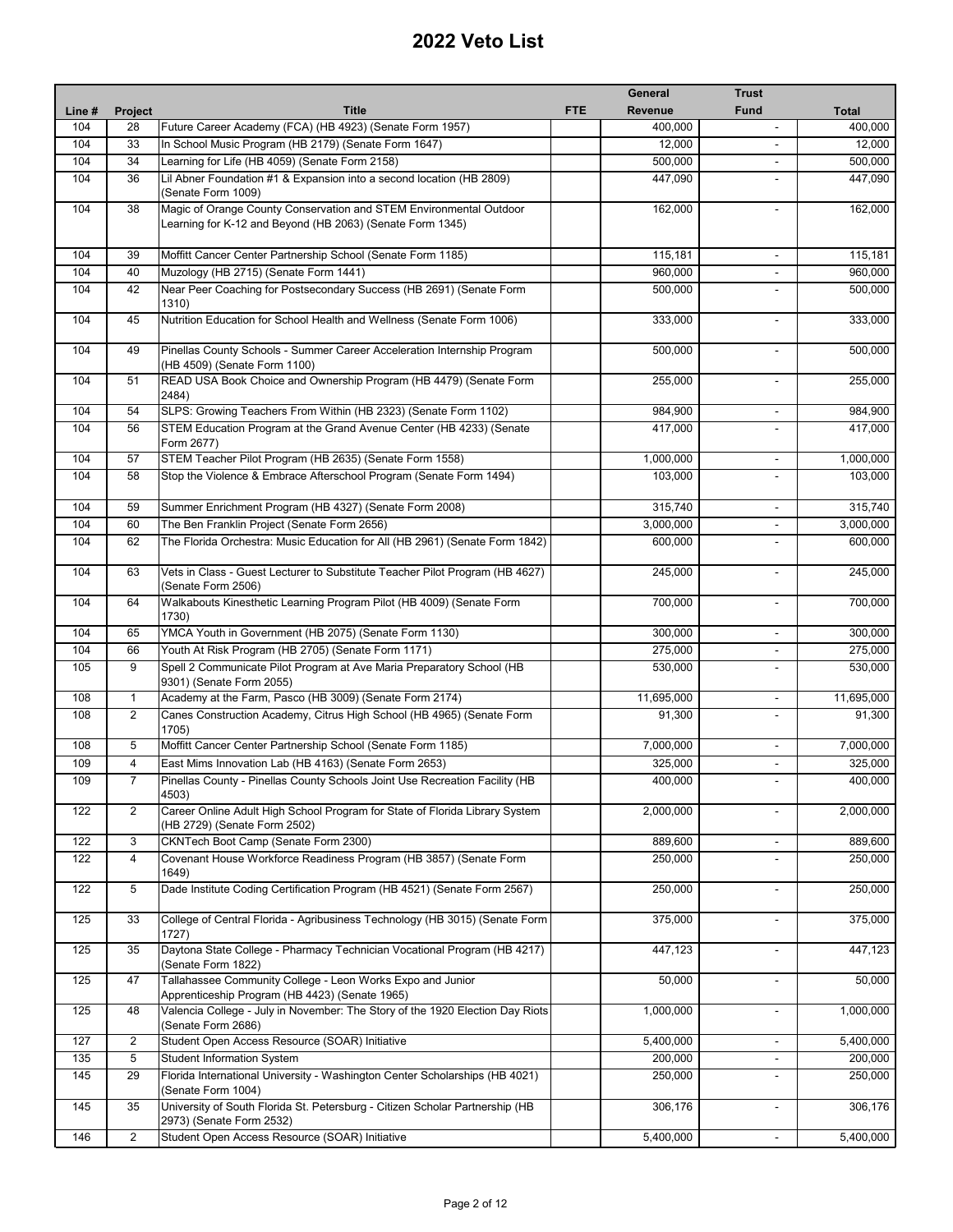|        |                |                                                                                                                                                             |            | <b>General</b> | <b>Trust</b>             |              |
|--------|----------------|-------------------------------------------------------------------------------------------------------------------------------------------------------------|------------|----------------|--------------------------|--------------|
| Line # | <b>Project</b> | <b>Title</b>                                                                                                                                                | <b>FTE</b> | Revenue        | <b>Fund</b>              | <b>Total</b> |
| 189    | 3              | Medicaid Provider Health Information Exchange Security Investment (Senate                                                                                   |            | 500,000        |                          | 500,000      |
| 189    | 6              | Form 1149)<br>Encore Healthcare Medicaid Respiratory Disease Management Pilot Program                                                                       |            | 1,000,000      | 1,518,892                | 2,518,892    |
| 203    | 6              | (HB 4329) (Senate Form 2258)<br>Leesburg Hospital Indigent Care (HB 4183) (Senate Form 1860)                                                                |            | 750,000        |                          | 750,000      |
| 243    | $\overline{4}$ | Latino Leadership Inc., Santiago and Friends North Brevard (HB 3553)                                                                                        |            | 300,000        |                          | 300,000      |
|        |                | (Senate Form 2620)                                                                                                                                          |            |                |                          |              |
| 243    | 8              | Area Stage Company's Inclusion Theater Project (HB 2377) (Senate Form<br>1987)                                                                              |            | 350,000        | $\sim$                   | 350,000      |
| 243    | 21             | Love Serving Austism INTERACT (HB 3783) (Senate Form 1204)                                                                                                  |            | 299,519        | $\overline{\phantom{a}}$ | 299,519      |
| 247 A  | $\overline{2}$ | The ARC Broward - Culinary Emergency Food Safety and Security (HB 2895)<br>(Senate Form 1995)                                                               |            | 500,000        |                          | 500,000      |
| 247 A  | 4              | Christmas Civic Association - Falcon Friends Farm (HB 4155) (Senate Form<br>2304)                                                                           |            | 75,000         | $\blacksquare$           | 75,000       |
| 247 A  | 8              | Promise Inc., Treasures Thrift Shoppe to Employ Special Needs Community<br>(HB 3659) (Senate Form 1426)                                                     |            | 200,000        |                          | 200,000      |
| 247 A  | 10             | PEAR Project - Habilitation Center for the Handicapped (HB 3323) (Senate<br>Form 1112)                                                                      |            | 250,000        |                          | 250,000      |
| 247 A  | 11             | Ascension Sacred Heart - Autism Playground (HB 4307) (Senate Form 2137)                                                                                     |            | 150,000        | $\overline{\phantom{a}}$ | 150,000      |
| 247A   | 12             | Senator Howard C. Forman Human Services Campus - Compass Place<br>Independent Living Expansion (HB 2611) (Senate Form 2688)                                 |            | 294,145        | $\blacksquare$           | 294,145      |
| 315A   | 3              | Amigos Together for Kids (HB 4947) (Senate Form 2411)                                                                                                       |            | 500.000        | $\sim$                   | 500,000      |
| 315 A  | $\overline{7}$ | Childnet - Preventing Opioid and Substance Abuse Based Removals (HB<br>3521) (Senate Form 1411)                                                             |            | 360,000        | $\overline{\phantom{a}}$ | 360,000      |
| 315 A  | 14             | Family Support Services of North Florida - Services to At-Risk Youth (HB<br>3105) (Senate Form 1242)                                                        |            | 650,000        |                          | 650,000      |
| 315 A  | 15             | Family Support Services of North Florida - Strengthen Community<br>Engagement (HB 4979) (Senate Form 2591)                                                  |            | 500,000        | $\blacksquare$           | 500,000      |
| 315 A  | 17             | Florida Coalition for Children Foundation - Florida Parent Leadership Council<br>(HB 4637) (Senate Form 2380)                                               |            | 300,000        | $\blacksquare$           | 300,000      |
| 315 A  | 26             | Molding Minds - Street Outreach Program (HB 3061) (Senate Form 2371)                                                                                        |            | 150,000        |                          | 150,000      |
| 315 A  | 27             | North American Family Institute - Functional Family Therapy (Senate Form<br>2422)                                                                           |            | 750,000        |                          | 750,000      |
| 315 A  | 31             | Safe Children Coalition - Foster Youth Shelter Services (HB 4463) (Senate<br>Form 2054)                                                                     |            | 524,552        |                          | 524,552      |
| 315 A  | 32             | Selfless Love Foundation - One Voice IMPAACT (HB 2871) (Senate Form<br>1271)                                                                                |            | 435,050        | $\sim$                   | 435,050      |
| 315 A  | 33             | Soccer for Peace Foundation - Project FCC USA (HB 4051) (Senate Form<br>1918)                                                                               |            | 100,000        |                          | 100,000      |
| 315 A  | 34             | Twin Oaks - Waypoint Career and Technical College (HB 4085) (Senate Form<br>2476)                                                                           |            | 1,200,000      |                          | 1,200,000    |
| 315 A  | 35             | Victory for Youth/Share Your Heart (HB 3109) (Senate Form 1194)                                                                                             |            | 605,500        |                          | 605,500      |
| 315 A  | 36             | Voices for Children (HB 3527) (Senate Form 2423)                                                                                                            |            | 100,000        |                          | 100,000      |
| 328 A  |                | Grants And Aids To Local Governments And Nonstate Entities - Fixed Capital<br>Outlay - Property Aquisition For Restored To Dream                            |            | 1,000,000      |                          | 1,000,000    |
| 328 F  |                | Grants And Aids To Local Governments And Nonstate Entities - Fixed Capital<br>Outlay - Waypoint Career And Technical College                                |            | 500,000        | $\blacksquare$           | 500,000      |
| 350    | $\overline{2}$ | HOPE Mission Center (Helping Our People Everyday) (HB 2883) (Senate<br>Form 1145)                                                                           |            | 100,000        | $\blacksquare$           | 100,000      |
| 361 B  |                | Grants And Aids To Local Governments And Nonstate Entities - Fixed Capital<br>Outlay - Grants And Aids - Zebra Coalition Youth Transitional Housing Project |            | 500,000        |                          | 500,000      |
| 361 D  |                | Grants And Aids To Local Governments And Nonstate Entities - Fixed Capital<br>Outlay - Palm Beach County Homeless Resource Center                           |            | 250,000        | $\overline{\phantom{a}}$ | 250,000      |
| 372    | $\overline{2}$ | Academy at Glengary - Technology Enhancements for Adults with Severe &<br>Persistent Mental Illness (HB 2295) (Senate Form 2116)                            |            | 250,000        |                          | 250,000      |
| 372    | 13             | Circles of Care - Transportation Resources (HB 3657) (Senate Form 1652)                                                                                     |            | 750,000        | $\blacksquare$           | 750,000      |
| 372    | 14             | City of Hallandale Beach - Mental Health Wrap Around Services (HB 4257)                                                                                     |            | 469,024        | $\blacksquare$           | 469,024      |
| 372    | 18             | Cove Behavioral Health - Mobile Health Services (HB 3817) (Senate Form<br>1385)                                                                             |            | 181,871        |                          | 181,871      |
| 372    | 26             | Florida Alliance for Healthy Communities - Opioid Addiction Training and<br>Education Program (HB 4969) (Senate Form 1312)                                  |            | 975,000        | ۰                        | 975,000      |
| 372    | 27             | Florida Alliance of Boys and Girls Clubs - Opioid Prevention Program (HB<br>2223) (Senate Form 1060)                                                        |            | 2,500,000      | $\blacksquare$           | 2,500,000    |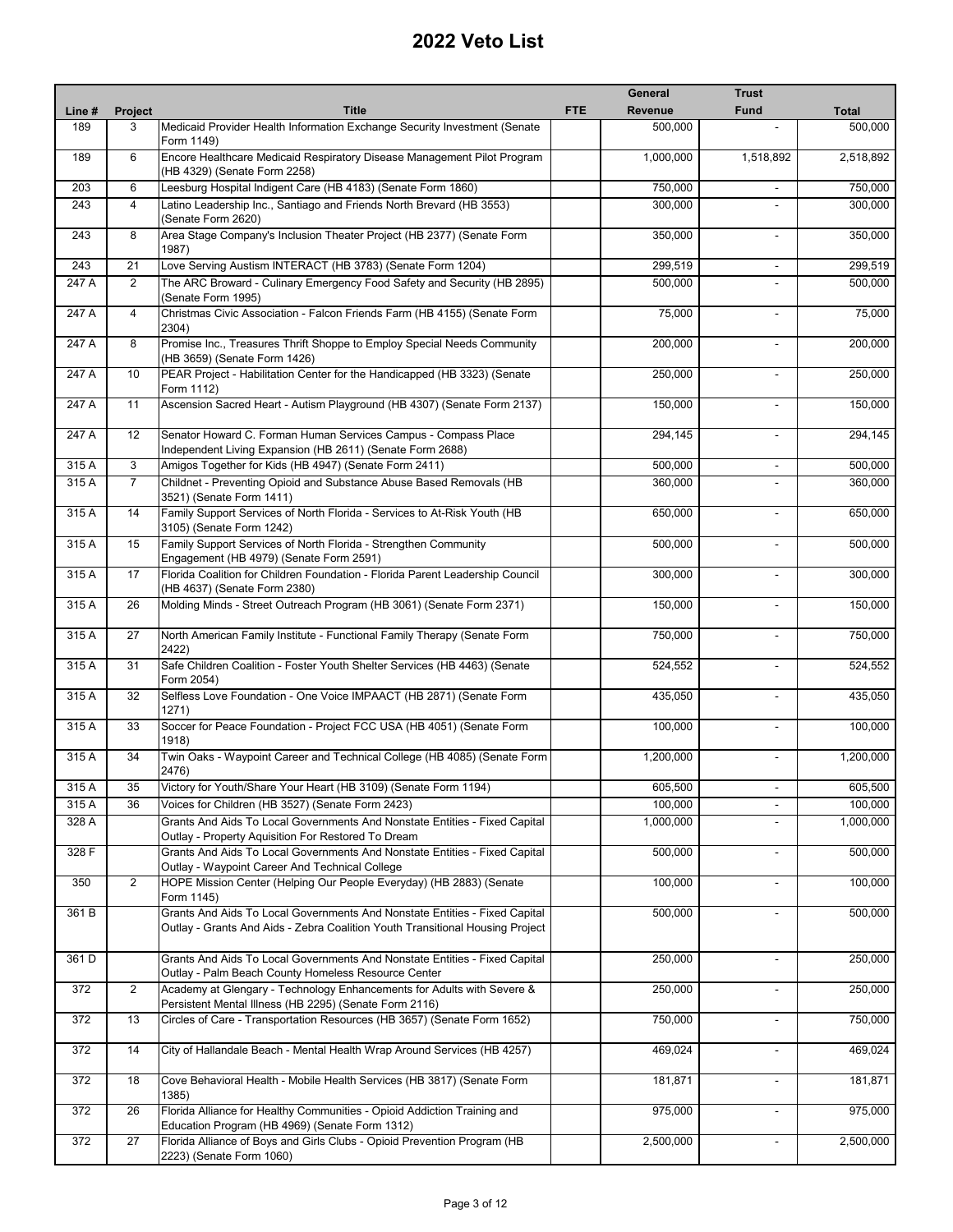| <b>Fund</b><br><b>Title</b><br><b>FTE</b><br>Revenue<br><b>Total</b><br>Line #<br><b>Project</b><br>Lady Storm Foundation - Mental Health Services (HB 2157) (Senate Form<br>372<br>40<br>500,000<br>2395)<br>372<br>46<br>Miami Beach Community Health Center - Reinforce Resilience Program (HB<br>400,000<br>4269) (Senate Form 2060)<br>372<br>Osceola Recovery Project (HB 3287) (Senate Form 1230)<br>250.000<br>49<br>$\blacksquare$<br>Park Place Behavioral Healthcare - Transportation Services (HB 3463)<br>372<br>50<br>60,000<br>(Senate Form 1518)<br>372<br>Peer Respite Support Space (HB 3961) (Senate Form 1624)<br>52<br>110,300<br>$\overline{\phantom{a}}$<br>372<br>55<br>Pinellas Community Foundation - Center for Trauma Recovery, Wellness and<br>557,000<br>Healing Justice (HB 4331) (Senate Form 1620)<br>372<br>56<br>Project Opioid Initiative - Extended Release Injectable Medication Program<br>750,000<br>$\blacksquare$<br>(HB 3529) (Senate Form 1370)<br>Public School Telehealth and Mental Health Services (Senate Form 1591)<br>372<br>57<br>250,000<br>$\blacksquare$<br>Smiling at Life - Mental Health Services (HB 2159) (Senate Form 2446)<br>372<br>75,000<br>60<br>Tampa Bay Thrives - Behavioral Health Navigation & Support Line (HB 2385)<br>372<br>65<br>300,000<br>$\blacksquare$<br>(Senate Form 2162)<br>372<br>Your Real Stories - Tampa Bay Life Unites Us (HB 4255) (Senate Form 1389)<br>69<br>500.000<br>381 B<br>Grants And Aids To Local Governments And Nonstate Entities - Fixed Capital<br>15,000<br>$\sim$<br>Outlay - Facility Improvements For Peer Support Space<br>381 H<br>Grants And Aids To Local Governments And Nonstate Entities - Fixed Capital<br>300.000<br>$\overline{\phantom{a}}$<br>Outlay - Child Guidance Center Improvements<br>398<br>24<br>2nd Mile Ministries - As We Gather (AWG) Program (HB 4693) (Senate Form<br>100,000<br>$\blacksquare$<br>2312)<br>Little Havana Activities & Nutrition Centers - Homemaking and Companion<br>37<br>1,000,000<br>398<br>Services for the Elderly (HB 2373) (Senate Form 1026)<br>Seniors are not Alone - Miami-Dade County (Senate Form 2699)<br>398<br>41<br>250,000<br>$\overline{\phantom{a}}$<br>12<br>Agape Community Health Center - Community Paramedic Chronic Care<br>250,000<br>451<br>Program (HB 3997) (Senate Form 1933)<br>BayCare Behavioral Health Remote Patient Monitoring Program (HB 2791)<br>451<br>14<br>300,000<br>$\blacksquare$<br>(Senate Form 1170)<br>Chronic Obstructive Pulmonary Disease (COPD) Readmissions Pulmonary<br>500,000<br>451<br>16<br>$\blacksquare$<br>Center of Excellence, Holy Cross Health (HB 9253) (Senate Form 1382)<br>451<br>17<br>City of Gainesville Community Resource Paramedic Program Funding (HB<br>260,000<br>$\overline{\phantom{a}}$<br>2577) (Senate Form 2171)<br>Common Threads - Nutrition Education for Health and Wellness (HB 4017)<br>533,000<br>451<br>18<br>Memorial Healthcare System - Adult Mobile Health Center (HB 4189) (Senate<br>451<br>25<br>500,000<br>Form 1374)<br>NCH Healthcare System - Simulation Center (HB 2199) (Senate Form 1139)<br>26<br>1,999,998<br>451<br>$\blacksquare$<br>Polk County - Community Paramedicine Program Expansion (HB 2501)<br>450,000<br>451<br>29<br>(Senate Form 2500)<br>Professional Resource Network (HB 3141) (Senate Form 1291)<br>75,000<br>451<br>30<br>Thelma Gibson Health Initiative (TGHI) - Community "Passport" to Improved<br>35<br>905,246<br>451<br>$\blacksquare$<br>Medical, Physical and Behavioral Health (HB 3873) (Senate Form 2194)<br>453 A<br>20,000,000<br>Special Categories - Transfer To The H. Lee Moffitt Cancer Center And<br>$\blacksquare$<br>Research Institute<br>464 A<br>Special Categories - Dental Student Loan Repayment Program<br>1,773,000<br>466 A<br>Community Health Centers of Pinellas - Milton Park Health Center Building<br>500,000<br>$\mathbf{1}$<br>$\overline{\phantom{a}}$<br>Renovation (HB 4169) (Senate Form 2323)<br>3<br>Gulf Breeze Hospital - Storm Hardening Project (HB 4617) (Senate Form<br>466 A<br>4,000,000<br>$\overline{a}$<br>2045)<br>Hernando County - Access to Integrated Care (Senate Form 2163)<br>466 A<br>4<br>2,000,000<br>$\blacksquare$<br>8<br>Polk County - Frank B. Smith Emergency Generator Replacement (HB 2511)<br>466 A<br>140,000<br>(Senate Form 2376)<br>Town of Golden Beach Wellness Center (HB 2027) (Senate Form 1610)<br>466 A<br>10<br>400,000<br>$\blacksquare$<br>466 A<br>11<br>Treasure Coast Hospice Negative Pressure Rooms (HB 2181) (Senate Form<br>290,000<br>$\blacksquare$<br>2144)<br>Broward Health - Healthcare Associated Infections Reduction Pilot Program<br>508<br>4<br>1,000,000<br>(HB 9217) (Senate Form 2368)<br>Combatting Stress among Firefighters (Senate Form 2298)<br>508<br>5<br>315,000<br>$\overline{\phantom{a}}$<br>2<br>Hormonal Long-acting Reversible Contraception (HLARC) Program<br>2,000,000<br>509<br>$\blacksquare$ |  | General | <b>Trust</b> |            |
|-----------------------------------------------------------------------------------------------------------------------------------------------------------------------------------------------------------------------------------------------------------------------------------------------------------------------------------------------------------------------------------------------------------------------------------------------------------------------------------------------------------------------------------------------------------------------------------------------------------------------------------------------------------------------------------------------------------------------------------------------------------------------------------------------------------------------------------------------------------------------------------------------------------------------------------------------------------------------------------------------------------------------------------------------------------------------------------------------------------------------------------------------------------------------------------------------------------------------------------------------------------------------------------------------------------------------------------------------------------------------------------------------------------------------------------------------------------------------------------------------------------------------------------------------------------------------------------------------------------------------------------------------------------------------------------------------------------------------------------------------------------------------------------------------------------------------------------------------------------------------------------------------------------------------------------------------------------------------------------------------------------------------------------------------------------------------------------------------------------------------------------------------------------------------------------------------------------------------------------------------------------------------------------------------------------------------------------------------------------------------------------------------------------------------------------------------------------------------------------------------------------------------------------------------------------------------------------------------------------------------------------------------------------------------------------------------------------------------------------------------------------------------------------------------------------------------------------------------------------------------------------------------------------------------------------------------------------------------------------------------------------------------------------------------------------------------------------------------------------------------------------------------------------------------------------------------------------------------------------------------------------------------------------------------------------------------------------------------------------------------------------------------------------------------------------------------------------------------------------------------------------------------------------------------------------------------------------------------------------------------------------------------------------------------------------------------------------------------------------------------------------------------------------------------------------------------------------------------------------------------------------------------------------------------------------------------------------------------------------------------------------------------------------------------------------------------------------------------------------------------------------------------------------------------------------------------------------------------------------------------------------------------------------------------------------------------------------------------------------------------------------------------------------------------------------------------------------------------------------------------------------------------------------------------------------------------------------------------------------------------------------------------------------------------------------------------------------------------------------------------------------------------------------------------------------------------------------------------------------------------------------------------------------------------------------------------------------------------------------------------------------------------------|--|---------|--------------|------------|
|                                                                                                                                                                                                                                                                                                                                                                                                                                                                                                                                                                                                                                                                                                                                                                                                                                                                                                                                                                                                                                                                                                                                                                                                                                                                                                                                                                                                                                                                                                                                                                                                                                                                                                                                                                                                                                                                                                                                                                                                                                                                                                                                                                                                                                                                                                                                                                                                                                                                                                                                                                                                                                                                                                                                                                                                                                                                                                                                                                                                                                                                                                                                                                                                                                                                                                                                                                                                                                                                                                                                                                                                                                                                                                                                                                                                                                                                                                                                                                                                                                                                                                                                                                                                                                                                                                                                                                                                                                                                                                                                                                                                                                                                                                                                                                                                                                                                                                                                                                                                                             |  |         |              |            |
|                                                                                                                                                                                                                                                                                                                                                                                                                                                                                                                                                                                                                                                                                                                                                                                                                                                                                                                                                                                                                                                                                                                                                                                                                                                                                                                                                                                                                                                                                                                                                                                                                                                                                                                                                                                                                                                                                                                                                                                                                                                                                                                                                                                                                                                                                                                                                                                                                                                                                                                                                                                                                                                                                                                                                                                                                                                                                                                                                                                                                                                                                                                                                                                                                                                                                                                                                                                                                                                                                                                                                                                                                                                                                                                                                                                                                                                                                                                                                                                                                                                                                                                                                                                                                                                                                                                                                                                                                                                                                                                                                                                                                                                                                                                                                                                                                                                                                                                                                                                                                             |  |         |              | 500,000    |
|                                                                                                                                                                                                                                                                                                                                                                                                                                                                                                                                                                                                                                                                                                                                                                                                                                                                                                                                                                                                                                                                                                                                                                                                                                                                                                                                                                                                                                                                                                                                                                                                                                                                                                                                                                                                                                                                                                                                                                                                                                                                                                                                                                                                                                                                                                                                                                                                                                                                                                                                                                                                                                                                                                                                                                                                                                                                                                                                                                                                                                                                                                                                                                                                                                                                                                                                                                                                                                                                                                                                                                                                                                                                                                                                                                                                                                                                                                                                                                                                                                                                                                                                                                                                                                                                                                                                                                                                                                                                                                                                                                                                                                                                                                                                                                                                                                                                                                                                                                                                                             |  |         |              | 400,000    |
|                                                                                                                                                                                                                                                                                                                                                                                                                                                                                                                                                                                                                                                                                                                                                                                                                                                                                                                                                                                                                                                                                                                                                                                                                                                                                                                                                                                                                                                                                                                                                                                                                                                                                                                                                                                                                                                                                                                                                                                                                                                                                                                                                                                                                                                                                                                                                                                                                                                                                                                                                                                                                                                                                                                                                                                                                                                                                                                                                                                                                                                                                                                                                                                                                                                                                                                                                                                                                                                                                                                                                                                                                                                                                                                                                                                                                                                                                                                                                                                                                                                                                                                                                                                                                                                                                                                                                                                                                                                                                                                                                                                                                                                                                                                                                                                                                                                                                                                                                                                                                             |  |         |              | 250,000    |
|                                                                                                                                                                                                                                                                                                                                                                                                                                                                                                                                                                                                                                                                                                                                                                                                                                                                                                                                                                                                                                                                                                                                                                                                                                                                                                                                                                                                                                                                                                                                                                                                                                                                                                                                                                                                                                                                                                                                                                                                                                                                                                                                                                                                                                                                                                                                                                                                                                                                                                                                                                                                                                                                                                                                                                                                                                                                                                                                                                                                                                                                                                                                                                                                                                                                                                                                                                                                                                                                                                                                                                                                                                                                                                                                                                                                                                                                                                                                                                                                                                                                                                                                                                                                                                                                                                                                                                                                                                                                                                                                                                                                                                                                                                                                                                                                                                                                                                                                                                                                                             |  |         |              | 60,000     |
|                                                                                                                                                                                                                                                                                                                                                                                                                                                                                                                                                                                                                                                                                                                                                                                                                                                                                                                                                                                                                                                                                                                                                                                                                                                                                                                                                                                                                                                                                                                                                                                                                                                                                                                                                                                                                                                                                                                                                                                                                                                                                                                                                                                                                                                                                                                                                                                                                                                                                                                                                                                                                                                                                                                                                                                                                                                                                                                                                                                                                                                                                                                                                                                                                                                                                                                                                                                                                                                                                                                                                                                                                                                                                                                                                                                                                                                                                                                                                                                                                                                                                                                                                                                                                                                                                                                                                                                                                                                                                                                                                                                                                                                                                                                                                                                                                                                                                                                                                                                                                             |  |         |              | 110,300    |
|                                                                                                                                                                                                                                                                                                                                                                                                                                                                                                                                                                                                                                                                                                                                                                                                                                                                                                                                                                                                                                                                                                                                                                                                                                                                                                                                                                                                                                                                                                                                                                                                                                                                                                                                                                                                                                                                                                                                                                                                                                                                                                                                                                                                                                                                                                                                                                                                                                                                                                                                                                                                                                                                                                                                                                                                                                                                                                                                                                                                                                                                                                                                                                                                                                                                                                                                                                                                                                                                                                                                                                                                                                                                                                                                                                                                                                                                                                                                                                                                                                                                                                                                                                                                                                                                                                                                                                                                                                                                                                                                                                                                                                                                                                                                                                                                                                                                                                                                                                                                                             |  |         |              | 557,000    |
|                                                                                                                                                                                                                                                                                                                                                                                                                                                                                                                                                                                                                                                                                                                                                                                                                                                                                                                                                                                                                                                                                                                                                                                                                                                                                                                                                                                                                                                                                                                                                                                                                                                                                                                                                                                                                                                                                                                                                                                                                                                                                                                                                                                                                                                                                                                                                                                                                                                                                                                                                                                                                                                                                                                                                                                                                                                                                                                                                                                                                                                                                                                                                                                                                                                                                                                                                                                                                                                                                                                                                                                                                                                                                                                                                                                                                                                                                                                                                                                                                                                                                                                                                                                                                                                                                                                                                                                                                                                                                                                                                                                                                                                                                                                                                                                                                                                                                                                                                                                                                             |  |         |              | 750,000    |
|                                                                                                                                                                                                                                                                                                                                                                                                                                                                                                                                                                                                                                                                                                                                                                                                                                                                                                                                                                                                                                                                                                                                                                                                                                                                                                                                                                                                                                                                                                                                                                                                                                                                                                                                                                                                                                                                                                                                                                                                                                                                                                                                                                                                                                                                                                                                                                                                                                                                                                                                                                                                                                                                                                                                                                                                                                                                                                                                                                                                                                                                                                                                                                                                                                                                                                                                                                                                                                                                                                                                                                                                                                                                                                                                                                                                                                                                                                                                                                                                                                                                                                                                                                                                                                                                                                                                                                                                                                                                                                                                                                                                                                                                                                                                                                                                                                                                                                                                                                                                                             |  |         |              | 250,000    |
|                                                                                                                                                                                                                                                                                                                                                                                                                                                                                                                                                                                                                                                                                                                                                                                                                                                                                                                                                                                                                                                                                                                                                                                                                                                                                                                                                                                                                                                                                                                                                                                                                                                                                                                                                                                                                                                                                                                                                                                                                                                                                                                                                                                                                                                                                                                                                                                                                                                                                                                                                                                                                                                                                                                                                                                                                                                                                                                                                                                                                                                                                                                                                                                                                                                                                                                                                                                                                                                                                                                                                                                                                                                                                                                                                                                                                                                                                                                                                                                                                                                                                                                                                                                                                                                                                                                                                                                                                                                                                                                                                                                                                                                                                                                                                                                                                                                                                                                                                                                                                             |  |         |              | 75,000     |
|                                                                                                                                                                                                                                                                                                                                                                                                                                                                                                                                                                                                                                                                                                                                                                                                                                                                                                                                                                                                                                                                                                                                                                                                                                                                                                                                                                                                                                                                                                                                                                                                                                                                                                                                                                                                                                                                                                                                                                                                                                                                                                                                                                                                                                                                                                                                                                                                                                                                                                                                                                                                                                                                                                                                                                                                                                                                                                                                                                                                                                                                                                                                                                                                                                                                                                                                                                                                                                                                                                                                                                                                                                                                                                                                                                                                                                                                                                                                                                                                                                                                                                                                                                                                                                                                                                                                                                                                                                                                                                                                                                                                                                                                                                                                                                                                                                                                                                                                                                                                                             |  |         |              | 300,000    |
|                                                                                                                                                                                                                                                                                                                                                                                                                                                                                                                                                                                                                                                                                                                                                                                                                                                                                                                                                                                                                                                                                                                                                                                                                                                                                                                                                                                                                                                                                                                                                                                                                                                                                                                                                                                                                                                                                                                                                                                                                                                                                                                                                                                                                                                                                                                                                                                                                                                                                                                                                                                                                                                                                                                                                                                                                                                                                                                                                                                                                                                                                                                                                                                                                                                                                                                                                                                                                                                                                                                                                                                                                                                                                                                                                                                                                                                                                                                                                                                                                                                                                                                                                                                                                                                                                                                                                                                                                                                                                                                                                                                                                                                                                                                                                                                                                                                                                                                                                                                                                             |  |         |              | 500,000    |
|                                                                                                                                                                                                                                                                                                                                                                                                                                                                                                                                                                                                                                                                                                                                                                                                                                                                                                                                                                                                                                                                                                                                                                                                                                                                                                                                                                                                                                                                                                                                                                                                                                                                                                                                                                                                                                                                                                                                                                                                                                                                                                                                                                                                                                                                                                                                                                                                                                                                                                                                                                                                                                                                                                                                                                                                                                                                                                                                                                                                                                                                                                                                                                                                                                                                                                                                                                                                                                                                                                                                                                                                                                                                                                                                                                                                                                                                                                                                                                                                                                                                                                                                                                                                                                                                                                                                                                                                                                                                                                                                                                                                                                                                                                                                                                                                                                                                                                                                                                                                                             |  |         |              | 15,000     |
|                                                                                                                                                                                                                                                                                                                                                                                                                                                                                                                                                                                                                                                                                                                                                                                                                                                                                                                                                                                                                                                                                                                                                                                                                                                                                                                                                                                                                                                                                                                                                                                                                                                                                                                                                                                                                                                                                                                                                                                                                                                                                                                                                                                                                                                                                                                                                                                                                                                                                                                                                                                                                                                                                                                                                                                                                                                                                                                                                                                                                                                                                                                                                                                                                                                                                                                                                                                                                                                                                                                                                                                                                                                                                                                                                                                                                                                                                                                                                                                                                                                                                                                                                                                                                                                                                                                                                                                                                                                                                                                                                                                                                                                                                                                                                                                                                                                                                                                                                                                                                             |  |         |              | 300,000    |
|                                                                                                                                                                                                                                                                                                                                                                                                                                                                                                                                                                                                                                                                                                                                                                                                                                                                                                                                                                                                                                                                                                                                                                                                                                                                                                                                                                                                                                                                                                                                                                                                                                                                                                                                                                                                                                                                                                                                                                                                                                                                                                                                                                                                                                                                                                                                                                                                                                                                                                                                                                                                                                                                                                                                                                                                                                                                                                                                                                                                                                                                                                                                                                                                                                                                                                                                                                                                                                                                                                                                                                                                                                                                                                                                                                                                                                                                                                                                                                                                                                                                                                                                                                                                                                                                                                                                                                                                                                                                                                                                                                                                                                                                                                                                                                                                                                                                                                                                                                                                                             |  |         |              | 100,000    |
|                                                                                                                                                                                                                                                                                                                                                                                                                                                                                                                                                                                                                                                                                                                                                                                                                                                                                                                                                                                                                                                                                                                                                                                                                                                                                                                                                                                                                                                                                                                                                                                                                                                                                                                                                                                                                                                                                                                                                                                                                                                                                                                                                                                                                                                                                                                                                                                                                                                                                                                                                                                                                                                                                                                                                                                                                                                                                                                                                                                                                                                                                                                                                                                                                                                                                                                                                                                                                                                                                                                                                                                                                                                                                                                                                                                                                                                                                                                                                                                                                                                                                                                                                                                                                                                                                                                                                                                                                                                                                                                                                                                                                                                                                                                                                                                                                                                                                                                                                                                                                             |  |         |              | 1,000,000  |
|                                                                                                                                                                                                                                                                                                                                                                                                                                                                                                                                                                                                                                                                                                                                                                                                                                                                                                                                                                                                                                                                                                                                                                                                                                                                                                                                                                                                                                                                                                                                                                                                                                                                                                                                                                                                                                                                                                                                                                                                                                                                                                                                                                                                                                                                                                                                                                                                                                                                                                                                                                                                                                                                                                                                                                                                                                                                                                                                                                                                                                                                                                                                                                                                                                                                                                                                                                                                                                                                                                                                                                                                                                                                                                                                                                                                                                                                                                                                                                                                                                                                                                                                                                                                                                                                                                                                                                                                                                                                                                                                                                                                                                                                                                                                                                                                                                                                                                                                                                                                                             |  |         |              | 250,000    |
|                                                                                                                                                                                                                                                                                                                                                                                                                                                                                                                                                                                                                                                                                                                                                                                                                                                                                                                                                                                                                                                                                                                                                                                                                                                                                                                                                                                                                                                                                                                                                                                                                                                                                                                                                                                                                                                                                                                                                                                                                                                                                                                                                                                                                                                                                                                                                                                                                                                                                                                                                                                                                                                                                                                                                                                                                                                                                                                                                                                                                                                                                                                                                                                                                                                                                                                                                                                                                                                                                                                                                                                                                                                                                                                                                                                                                                                                                                                                                                                                                                                                                                                                                                                                                                                                                                                                                                                                                                                                                                                                                                                                                                                                                                                                                                                                                                                                                                                                                                                                                             |  |         |              | 250,000    |
|                                                                                                                                                                                                                                                                                                                                                                                                                                                                                                                                                                                                                                                                                                                                                                                                                                                                                                                                                                                                                                                                                                                                                                                                                                                                                                                                                                                                                                                                                                                                                                                                                                                                                                                                                                                                                                                                                                                                                                                                                                                                                                                                                                                                                                                                                                                                                                                                                                                                                                                                                                                                                                                                                                                                                                                                                                                                                                                                                                                                                                                                                                                                                                                                                                                                                                                                                                                                                                                                                                                                                                                                                                                                                                                                                                                                                                                                                                                                                                                                                                                                                                                                                                                                                                                                                                                                                                                                                                                                                                                                                                                                                                                                                                                                                                                                                                                                                                                                                                                                                             |  |         |              | 300,000    |
|                                                                                                                                                                                                                                                                                                                                                                                                                                                                                                                                                                                                                                                                                                                                                                                                                                                                                                                                                                                                                                                                                                                                                                                                                                                                                                                                                                                                                                                                                                                                                                                                                                                                                                                                                                                                                                                                                                                                                                                                                                                                                                                                                                                                                                                                                                                                                                                                                                                                                                                                                                                                                                                                                                                                                                                                                                                                                                                                                                                                                                                                                                                                                                                                                                                                                                                                                                                                                                                                                                                                                                                                                                                                                                                                                                                                                                                                                                                                                                                                                                                                                                                                                                                                                                                                                                                                                                                                                                                                                                                                                                                                                                                                                                                                                                                                                                                                                                                                                                                                                             |  |         |              | 500,000    |
|                                                                                                                                                                                                                                                                                                                                                                                                                                                                                                                                                                                                                                                                                                                                                                                                                                                                                                                                                                                                                                                                                                                                                                                                                                                                                                                                                                                                                                                                                                                                                                                                                                                                                                                                                                                                                                                                                                                                                                                                                                                                                                                                                                                                                                                                                                                                                                                                                                                                                                                                                                                                                                                                                                                                                                                                                                                                                                                                                                                                                                                                                                                                                                                                                                                                                                                                                                                                                                                                                                                                                                                                                                                                                                                                                                                                                                                                                                                                                                                                                                                                                                                                                                                                                                                                                                                                                                                                                                                                                                                                                                                                                                                                                                                                                                                                                                                                                                                                                                                                                             |  |         |              | 260,000    |
|                                                                                                                                                                                                                                                                                                                                                                                                                                                                                                                                                                                                                                                                                                                                                                                                                                                                                                                                                                                                                                                                                                                                                                                                                                                                                                                                                                                                                                                                                                                                                                                                                                                                                                                                                                                                                                                                                                                                                                                                                                                                                                                                                                                                                                                                                                                                                                                                                                                                                                                                                                                                                                                                                                                                                                                                                                                                                                                                                                                                                                                                                                                                                                                                                                                                                                                                                                                                                                                                                                                                                                                                                                                                                                                                                                                                                                                                                                                                                                                                                                                                                                                                                                                                                                                                                                                                                                                                                                                                                                                                                                                                                                                                                                                                                                                                                                                                                                                                                                                                                             |  |         |              | 533,000    |
|                                                                                                                                                                                                                                                                                                                                                                                                                                                                                                                                                                                                                                                                                                                                                                                                                                                                                                                                                                                                                                                                                                                                                                                                                                                                                                                                                                                                                                                                                                                                                                                                                                                                                                                                                                                                                                                                                                                                                                                                                                                                                                                                                                                                                                                                                                                                                                                                                                                                                                                                                                                                                                                                                                                                                                                                                                                                                                                                                                                                                                                                                                                                                                                                                                                                                                                                                                                                                                                                                                                                                                                                                                                                                                                                                                                                                                                                                                                                                                                                                                                                                                                                                                                                                                                                                                                                                                                                                                                                                                                                                                                                                                                                                                                                                                                                                                                                                                                                                                                                                             |  |         |              | 500,000    |
|                                                                                                                                                                                                                                                                                                                                                                                                                                                                                                                                                                                                                                                                                                                                                                                                                                                                                                                                                                                                                                                                                                                                                                                                                                                                                                                                                                                                                                                                                                                                                                                                                                                                                                                                                                                                                                                                                                                                                                                                                                                                                                                                                                                                                                                                                                                                                                                                                                                                                                                                                                                                                                                                                                                                                                                                                                                                                                                                                                                                                                                                                                                                                                                                                                                                                                                                                                                                                                                                                                                                                                                                                                                                                                                                                                                                                                                                                                                                                                                                                                                                                                                                                                                                                                                                                                                                                                                                                                                                                                                                                                                                                                                                                                                                                                                                                                                                                                                                                                                                                             |  |         |              | 1,999,998  |
|                                                                                                                                                                                                                                                                                                                                                                                                                                                                                                                                                                                                                                                                                                                                                                                                                                                                                                                                                                                                                                                                                                                                                                                                                                                                                                                                                                                                                                                                                                                                                                                                                                                                                                                                                                                                                                                                                                                                                                                                                                                                                                                                                                                                                                                                                                                                                                                                                                                                                                                                                                                                                                                                                                                                                                                                                                                                                                                                                                                                                                                                                                                                                                                                                                                                                                                                                                                                                                                                                                                                                                                                                                                                                                                                                                                                                                                                                                                                                                                                                                                                                                                                                                                                                                                                                                                                                                                                                                                                                                                                                                                                                                                                                                                                                                                                                                                                                                                                                                                                                             |  |         |              | 450,000    |
|                                                                                                                                                                                                                                                                                                                                                                                                                                                                                                                                                                                                                                                                                                                                                                                                                                                                                                                                                                                                                                                                                                                                                                                                                                                                                                                                                                                                                                                                                                                                                                                                                                                                                                                                                                                                                                                                                                                                                                                                                                                                                                                                                                                                                                                                                                                                                                                                                                                                                                                                                                                                                                                                                                                                                                                                                                                                                                                                                                                                                                                                                                                                                                                                                                                                                                                                                                                                                                                                                                                                                                                                                                                                                                                                                                                                                                                                                                                                                                                                                                                                                                                                                                                                                                                                                                                                                                                                                                                                                                                                                                                                                                                                                                                                                                                                                                                                                                                                                                                                                             |  |         |              | 75,000     |
|                                                                                                                                                                                                                                                                                                                                                                                                                                                                                                                                                                                                                                                                                                                                                                                                                                                                                                                                                                                                                                                                                                                                                                                                                                                                                                                                                                                                                                                                                                                                                                                                                                                                                                                                                                                                                                                                                                                                                                                                                                                                                                                                                                                                                                                                                                                                                                                                                                                                                                                                                                                                                                                                                                                                                                                                                                                                                                                                                                                                                                                                                                                                                                                                                                                                                                                                                                                                                                                                                                                                                                                                                                                                                                                                                                                                                                                                                                                                                                                                                                                                                                                                                                                                                                                                                                                                                                                                                                                                                                                                                                                                                                                                                                                                                                                                                                                                                                                                                                                                                             |  |         |              | 905,246    |
|                                                                                                                                                                                                                                                                                                                                                                                                                                                                                                                                                                                                                                                                                                                                                                                                                                                                                                                                                                                                                                                                                                                                                                                                                                                                                                                                                                                                                                                                                                                                                                                                                                                                                                                                                                                                                                                                                                                                                                                                                                                                                                                                                                                                                                                                                                                                                                                                                                                                                                                                                                                                                                                                                                                                                                                                                                                                                                                                                                                                                                                                                                                                                                                                                                                                                                                                                                                                                                                                                                                                                                                                                                                                                                                                                                                                                                                                                                                                                                                                                                                                                                                                                                                                                                                                                                                                                                                                                                                                                                                                                                                                                                                                                                                                                                                                                                                                                                                                                                                                                             |  |         |              | 20,000,000 |
|                                                                                                                                                                                                                                                                                                                                                                                                                                                                                                                                                                                                                                                                                                                                                                                                                                                                                                                                                                                                                                                                                                                                                                                                                                                                                                                                                                                                                                                                                                                                                                                                                                                                                                                                                                                                                                                                                                                                                                                                                                                                                                                                                                                                                                                                                                                                                                                                                                                                                                                                                                                                                                                                                                                                                                                                                                                                                                                                                                                                                                                                                                                                                                                                                                                                                                                                                                                                                                                                                                                                                                                                                                                                                                                                                                                                                                                                                                                                                                                                                                                                                                                                                                                                                                                                                                                                                                                                                                                                                                                                                                                                                                                                                                                                                                                                                                                                                                                                                                                                                             |  |         |              | 1,773,000  |
|                                                                                                                                                                                                                                                                                                                                                                                                                                                                                                                                                                                                                                                                                                                                                                                                                                                                                                                                                                                                                                                                                                                                                                                                                                                                                                                                                                                                                                                                                                                                                                                                                                                                                                                                                                                                                                                                                                                                                                                                                                                                                                                                                                                                                                                                                                                                                                                                                                                                                                                                                                                                                                                                                                                                                                                                                                                                                                                                                                                                                                                                                                                                                                                                                                                                                                                                                                                                                                                                                                                                                                                                                                                                                                                                                                                                                                                                                                                                                                                                                                                                                                                                                                                                                                                                                                                                                                                                                                                                                                                                                                                                                                                                                                                                                                                                                                                                                                                                                                                                                             |  |         |              | 500,000    |
|                                                                                                                                                                                                                                                                                                                                                                                                                                                                                                                                                                                                                                                                                                                                                                                                                                                                                                                                                                                                                                                                                                                                                                                                                                                                                                                                                                                                                                                                                                                                                                                                                                                                                                                                                                                                                                                                                                                                                                                                                                                                                                                                                                                                                                                                                                                                                                                                                                                                                                                                                                                                                                                                                                                                                                                                                                                                                                                                                                                                                                                                                                                                                                                                                                                                                                                                                                                                                                                                                                                                                                                                                                                                                                                                                                                                                                                                                                                                                                                                                                                                                                                                                                                                                                                                                                                                                                                                                                                                                                                                                                                                                                                                                                                                                                                                                                                                                                                                                                                                                             |  |         |              | 4,000,000  |
|                                                                                                                                                                                                                                                                                                                                                                                                                                                                                                                                                                                                                                                                                                                                                                                                                                                                                                                                                                                                                                                                                                                                                                                                                                                                                                                                                                                                                                                                                                                                                                                                                                                                                                                                                                                                                                                                                                                                                                                                                                                                                                                                                                                                                                                                                                                                                                                                                                                                                                                                                                                                                                                                                                                                                                                                                                                                                                                                                                                                                                                                                                                                                                                                                                                                                                                                                                                                                                                                                                                                                                                                                                                                                                                                                                                                                                                                                                                                                                                                                                                                                                                                                                                                                                                                                                                                                                                                                                                                                                                                                                                                                                                                                                                                                                                                                                                                                                                                                                                                                             |  |         |              | 2,000,000  |
|                                                                                                                                                                                                                                                                                                                                                                                                                                                                                                                                                                                                                                                                                                                                                                                                                                                                                                                                                                                                                                                                                                                                                                                                                                                                                                                                                                                                                                                                                                                                                                                                                                                                                                                                                                                                                                                                                                                                                                                                                                                                                                                                                                                                                                                                                                                                                                                                                                                                                                                                                                                                                                                                                                                                                                                                                                                                                                                                                                                                                                                                                                                                                                                                                                                                                                                                                                                                                                                                                                                                                                                                                                                                                                                                                                                                                                                                                                                                                                                                                                                                                                                                                                                                                                                                                                                                                                                                                                                                                                                                                                                                                                                                                                                                                                                                                                                                                                                                                                                                                             |  |         |              | 140,000    |
|                                                                                                                                                                                                                                                                                                                                                                                                                                                                                                                                                                                                                                                                                                                                                                                                                                                                                                                                                                                                                                                                                                                                                                                                                                                                                                                                                                                                                                                                                                                                                                                                                                                                                                                                                                                                                                                                                                                                                                                                                                                                                                                                                                                                                                                                                                                                                                                                                                                                                                                                                                                                                                                                                                                                                                                                                                                                                                                                                                                                                                                                                                                                                                                                                                                                                                                                                                                                                                                                                                                                                                                                                                                                                                                                                                                                                                                                                                                                                                                                                                                                                                                                                                                                                                                                                                                                                                                                                                                                                                                                                                                                                                                                                                                                                                                                                                                                                                                                                                                                                             |  |         |              | 400,000    |
|                                                                                                                                                                                                                                                                                                                                                                                                                                                                                                                                                                                                                                                                                                                                                                                                                                                                                                                                                                                                                                                                                                                                                                                                                                                                                                                                                                                                                                                                                                                                                                                                                                                                                                                                                                                                                                                                                                                                                                                                                                                                                                                                                                                                                                                                                                                                                                                                                                                                                                                                                                                                                                                                                                                                                                                                                                                                                                                                                                                                                                                                                                                                                                                                                                                                                                                                                                                                                                                                                                                                                                                                                                                                                                                                                                                                                                                                                                                                                                                                                                                                                                                                                                                                                                                                                                                                                                                                                                                                                                                                                                                                                                                                                                                                                                                                                                                                                                                                                                                                                             |  |         |              | 290,000    |
|                                                                                                                                                                                                                                                                                                                                                                                                                                                                                                                                                                                                                                                                                                                                                                                                                                                                                                                                                                                                                                                                                                                                                                                                                                                                                                                                                                                                                                                                                                                                                                                                                                                                                                                                                                                                                                                                                                                                                                                                                                                                                                                                                                                                                                                                                                                                                                                                                                                                                                                                                                                                                                                                                                                                                                                                                                                                                                                                                                                                                                                                                                                                                                                                                                                                                                                                                                                                                                                                                                                                                                                                                                                                                                                                                                                                                                                                                                                                                                                                                                                                                                                                                                                                                                                                                                                                                                                                                                                                                                                                                                                                                                                                                                                                                                                                                                                                                                                                                                                                                             |  |         |              | 1,000,000  |
|                                                                                                                                                                                                                                                                                                                                                                                                                                                                                                                                                                                                                                                                                                                                                                                                                                                                                                                                                                                                                                                                                                                                                                                                                                                                                                                                                                                                                                                                                                                                                                                                                                                                                                                                                                                                                                                                                                                                                                                                                                                                                                                                                                                                                                                                                                                                                                                                                                                                                                                                                                                                                                                                                                                                                                                                                                                                                                                                                                                                                                                                                                                                                                                                                                                                                                                                                                                                                                                                                                                                                                                                                                                                                                                                                                                                                                                                                                                                                                                                                                                                                                                                                                                                                                                                                                                                                                                                                                                                                                                                                                                                                                                                                                                                                                                                                                                                                                                                                                                                                             |  |         |              | 315,000    |
|                                                                                                                                                                                                                                                                                                                                                                                                                                                                                                                                                                                                                                                                                                                                                                                                                                                                                                                                                                                                                                                                                                                                                                                                                                                                                                                                                                                                                                                                                                                                                                                                                                                                                                                                                                                                                                                                                                                                                                                                                                                                                                                                                                                                                                                                                                                                                                                                                                                                                                                                                                                                                                                                                                                                                                                                                                                                                                                                                                                                                                                                                                                                                                                                                                                                                                                                                                                                                                                                                                                                                                                                                                                                                                                                                                                                                                                                                                                                                                                                                                                                                                                                                                                                                                                                                                                                                                                                                                                                                                                                                                                                                                                                                                                                                                                                                                                                                                                                                                                                                             |  |         |              | 2,000,000  |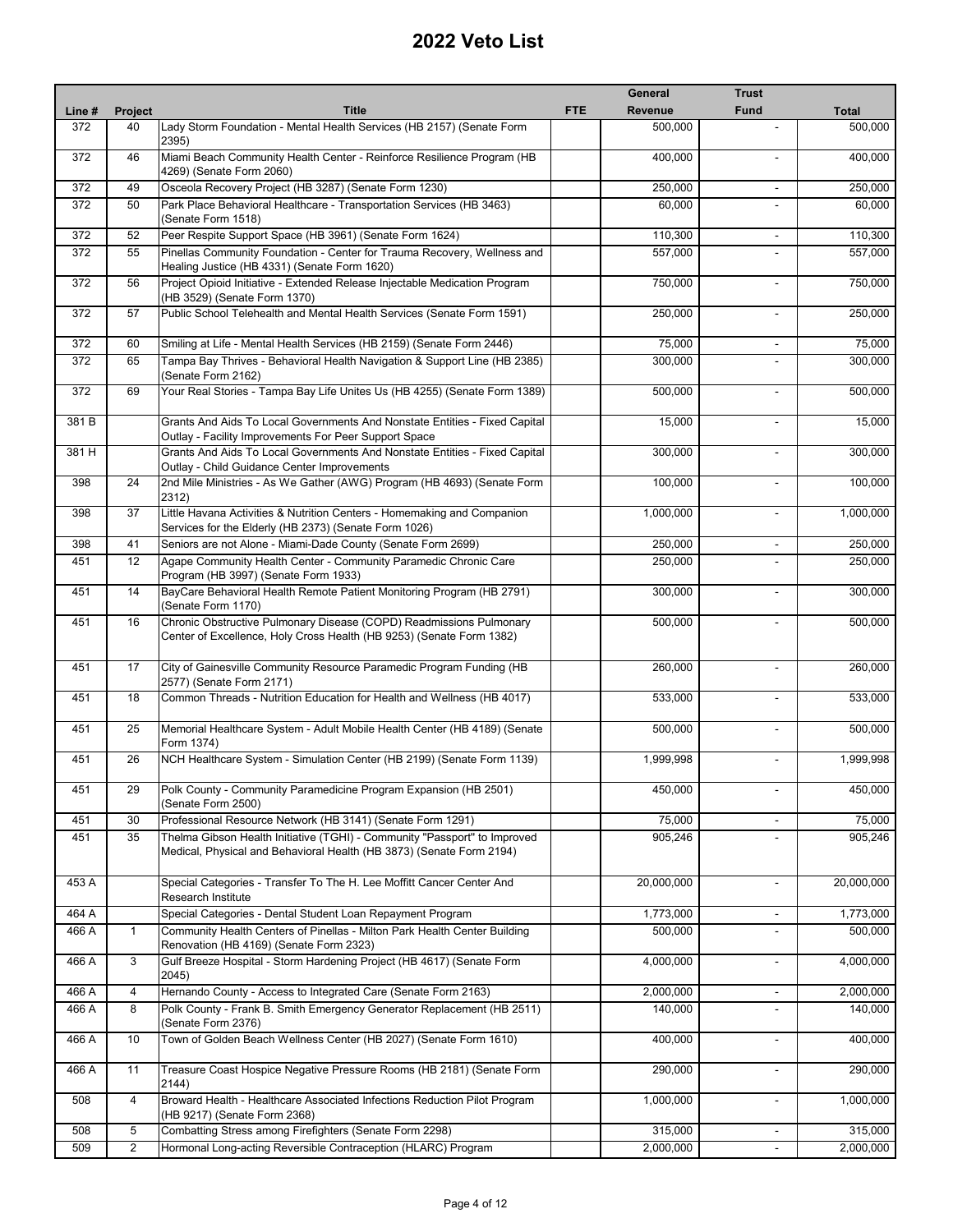|                |                |                                                                                                                                    |            | General        | <b>Trust</b>             |                       |
|----------------|----------------|------------------------------------------------------------------------------------------------------------------------------------|------------|----------------|--------------------------|-----------------------|
| Line #         | Project        | <b>Title</b>                                                                                                                       | <b>FTE</b> | <b>Revenue</b> | <b>Fund</b>              | <b>Total</b>          |
| 525            | 1              | University of Florida Forensic Interview Center (HB 3983) (Senate Form 1474)                                                       |            | 250,000        |                          | 250,000               |
| 578 A          | $\mathbf{1}$   | Sunrise Senior, Veteran and Children's Educational and Wellness Center (HB<br>2891) (Senate Form 1644)                             |            | 300,000        |                          | 300,000               |
| 578 A          | 3              | Victory Village Senior Living Community (Senate Form 2637)                                                                         |            | 1,000,000      | $\overline{\phantom{a}}$ | 1,000,000             |
| 679 A          |                | Fixed Capital Outlay - Planning And Design - Correctional Facilities                                                               |            | 10,000,000     |                          | 10,000,000            |
| 684 A          | $\mathbf{1}$   | Correctional Facility Construction - New Prison Construction                                                                       |            | 645,000,000    |                          | 645,000,000           |
| 684 A          | 2              | Correctional Facility Construction - New Hospital Construction                                                                     |            | 195,000,000    | $\overline{\phantom{a}}$ | 195,000,000           |
| 726            | $\overline{7}$ | Operation New Life (HB 4337) (Senate Form 1489)                                                                                    |            | 200,000        | $\blacksquare$           | 200,000               |
| 726            | 12             | The Red Tent Women's Initiative, Inc. (HB 9439) (Senate Form 1161)                                                                 |            | 80,000         | $\overline{\phantom{a}}$ | 80,000                |
| 741            | $\mathbf{1}$   | Child Representation Pilot Program                                                                                                 | 3.00       | 2,403,093      |                          | 2,403,093             |
| 834            | $\mathbf{1}$   | State Sponsored Day Care Center (Senate Form 2543)                                                                                 |            | 300,000        | $\blacksquare$           | 300,000               |
| 848            | $\mathbf{1}$   | Smart Justice Data Transparency and Crime Strategies Unit (Senate Form<br>2796)                                                    |            | 425,000        |                          | 425,000               |
| 1185           | 17             | THE LAB YMCA Leadership Academy (HB 3361) (Senate Form 1120)                                                                       |            | 170,000        | $\overline{\phantom{a}}$ | 170,000               |
| 1185           | 18             | Wayman Community Development At-Risk Youth Program (HB 3067) (Senate<br>Form 1240)                                                 |            | 150,000        | $\blacksquare$           | 150,000               |
| 1185           | 20             | Youth and Police Initiative (YPI) - Train-the-Trainer Project (HB 3087) (Senate<br>Form 2579)                                      |            | 500,000        | $\blacksquare$           | 500,000               |
| 1244           | $\mathbf{1}$   | Escambia County Sheriff's Officer Training Simulator (HB 2019) (Senate Form<br>2801)                                               |            | 62,500         | $\blacksquare$           | 62,500                |
| 1248           | 2              | Broward County Sheriff's Office Digital Forensic Unit Expansion (HB<br>3419)(Senate Form 2133)                                     |            | 505,481        | $\blacksquare$           | 505,481               |
| 1248           | 3              | Cape Coral Tactical Intelligence and Analytics Center (HB 4579)                                                                    |            | 375,000        | $\blacksquare$           | 375,000               |
| 1248           | 6              | First Responder Behavioral Intervention Telehealth Pilot Project (HB 3725)<br>(Senate Form 2520)                                   |            | 750,000        |                          | 750,000               |
| 1248           | $\overline{7}$ | Homestead Law Enforcement Technology Upgrades: Community Oriented<br>Policing Services (COPS) Account (HB 3603) (Senate Form 1443) |            | 500,000        | $\blacksquare$           | 500,000               |
| 1248           | 8              | K9s United (HB 3049) (Senate Form 1011)                                                                                            |            | 200,000        | $\overline{\phantom{a}}$ | 200,000               |
| 1248           | 12             | Pasco County Sheriff's Office Community Outreach and Engagement Initiative<br>(HB 2009) (Senate Form 1003)                         |            | 150,000        |                          | 150,000               |
| 1248           | 14             | Rapid DNA Local Government Grant (Senate Form 2293)                                                                                |            | 500,000        | $\overline{\phantom{a}}$ | 500,000               |
| 1248           | 15             | Regional Crime Prevention Strategy (HB 3315) (Senate Form 1414)                                                                    |            | 525,000        | $\blacksquare$           | 525,000               |
| 1248           | 16             | Riviera Beach Mobile Command Center (HB 9037) (Senate Form 2251)                                                                   |            | 500,000        | $\overline{\phantom{a}}$ | 500,000               |
| 1248           | 17             | Sunrise Community Regional Policing - Crime Prevention Program (HB 2581)<br>(Senate Form 1645)                                     |            | 375,000        | $\overline{a}$           | 375,000               |
| 1248           | 18             | Tampa Police Department Bomb Squad Response Vehicle (HB 4353) (Senate<br>Form 1431)                                                |            | 200,000        | $\blacksquare$           | 200,000               |
| 1253 A         | 3              | City of Belle Isle Emergency Operations Center (HB 4659) (Senate Form<br>1344)                                                     |            | 1,750,000      | $\blacksquare$           | 1,750,000             |
| 1253 A         | 5              | City of South Miami New Police Station (HB 4609)(Senate Form 1254)                                                                 |            | 3,500,000      |                          | 3,500,000             |
| 1253 A         | 9              | Escambia County Old Jail Building Repairs Study (HB 4567) (Senate Form<br>2545)                                                    |            | 80,000         |                          | 80,000                |
| 1253 A         | 14             | Martin County Police Athletic League (HB 2105)(Senate Form 1679)                                                                   |            | 500,000        |                          | 500,000               |
| 1253 A         | 16             | Pinellas County Sheriff Pursuit Driver Training Facility (HB 2991) (Senate<br>Form 2511)                                           |            | 4,885,000      | $\blacksquare$           | 4,885,000             |
| 1410           | $\mathbf{1}$   | Executive Direction - Additional Administrative Staff                                                                              | 7.00       | 757,039        |                          | 757,039               |
| 1420           | $\mathbf{1}$   | Additional Positions to Process Concealed Weapon Licenses                                                                          | 83.00      |                | 5,677,289                | 5,677,289             |
| 1436           | $\mathbf{1}$   | Increased Workload - Land Planning and Administration                                                                              | 10.00      | $\blacksquare$ | 856,120                  | 856,120               |
| 1452 B<br>1476 | 3              | Special Categories - Aerial Protection Program<br>Town of Dundee Mosquito Control Program (HB 3851) (Senate Form 1520)             |            | 177,181        | 15,000,000               | 15,000,000<br>177,181 |
| 1506           | 3              | 2023 Miami International Agricultural, Horse and Cattle Show (HB 3397)<br>(Senate Form 2205)                                       |            | 98,850         | $\blacksquare$           | 98,850                |
| 1512 A         | 5              | Flagler County Agricultural Museum - Pioneer Village                                                                               |            | 2,000,000      |                          | 2,000,000             |
| 1512 A         | 6              | Flagler County Agricultural Museum - Welcome Center & Greenspace (HB<br>3583) (Senate Form 2775)                                   |            | 4,500,000      |                          | 4,500,000             |
| 1512 A         | 8              | Hamilton County Arena & Fairgrounds (HB 2121) (Senate Form 2149)                                                                   |            | 850,000        | -                        | 850,000               |
| 1512 A         | 11             | Holmes County Agricultural Center (Senate Form 2464)                                                                               |            | 250,000        |                          | 250,000               |
| 1512 A         | 12             | Holmes County Extension Facility (Senate Form 2463)                                                                                |            | 325,000        | $\frac{1}{2}$            | 325,000               |
| 1512 A         | 13             | Jackson County Agriculture Center (HB 9273) (Senate Form 2457)                                                                     |            | 700,000        | $\blacksquare$           | 700,000               |
| 1512 A         | 16             | Lake County Agricultural Education and Expo (HB 2679) (Senate Form 1715)                                                           |            | 2,000,000      |                          | 2,000,000             |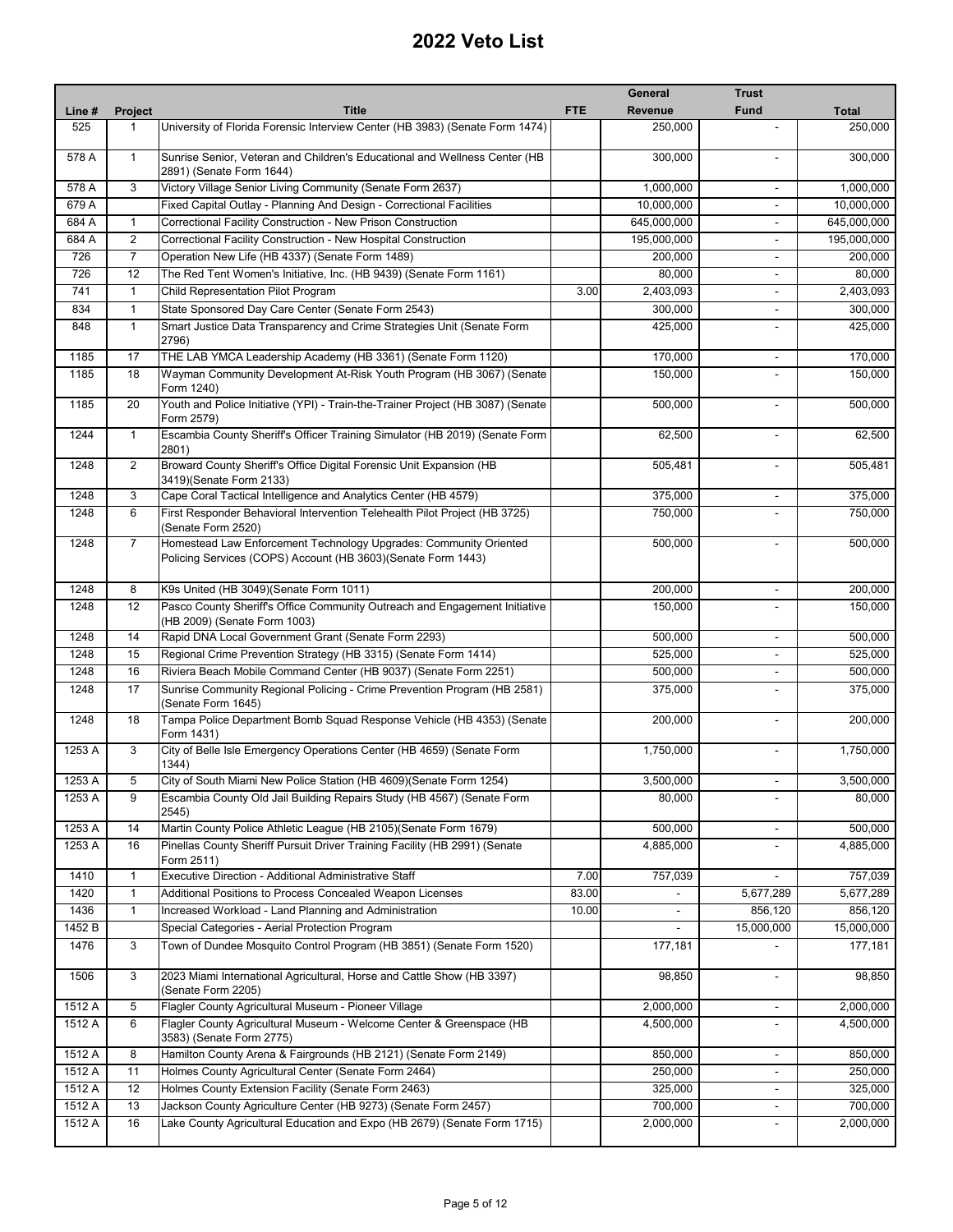|        |                |                                                                                                                                                                 |            | <b>General</b> | <b>Trust</b>             |              |
|--------|----------------|-----------------------------------------------------------------------------------------------------------------------------------------------------------------|------------|----------------|--------------------------|--------------|
| Line # | Project        | <b>Title</b>                                                                                                                                                    | <b>FTE</b> | Revenue        | <b>Fund</b>              | <b>Total</b> |
| 1512 A | 20             | Okeechobee County Livestock and Expo Building (HB 4763) (Senate Form<br>2370)                                                                                   |            | 2,000,000      |                          | 2,000,000    |
| 1512A  | 25             | Washington County Agricultural Center - Entrance and Parking Lot<br>Improvements (HB 3923) (Senate Form 2448)                                                   |            | 700,000        |                          | 700,000      |
| 1552A  | 2              | Grow It Forward Urban Farm Network Strategic Planning (HB 2029) (Senate<br>Form 1493)                                                                           |            | 100,000        |                          | 100,000      |
| 1552 A | 3              | Helping Others And Giving Hope Mobile Food Pantry (HB 2055) (Senate Form<br>1080)                                                                               |            | 100,000        | $\sim$                   | 100,000      |
| 1552 A | $\overline{4}$ | United Against Poverty Member Share Grocery Program (HB 2241) (Senate<br>Form 1231)                                                                             |            | 464,034        | $\sim$                   | 464,034      |
| 1557 A | $\mathbf{1}$   | America's Second Harvest of the Big Bend (HB 3671) (Senate Form 2632)                                                                                           |            | 1,000,000      |                          | 1,000,000    |
| 1650   |                | Grants And Aids To Local Governments And Nonstate Entities - Fixed Capital<br>Outlay - Grants And Aids - Water Quality Improvements - Everglades<br>Restoration |            | 300,000,000    | 50,000,000               | 350,000,000  |
| 1660   | $\mathbf{1}$   | Florida Friendly Landscaping Program                                                                                                                            |            | 2,500,000      | $\overline{\phantom{a}}$ | 2,500,000    |
| 1660   | $\overline{2}$ | Fort Lauderdale Tarpon River Environmental/Maintenance Dredging (HB<br>3755) (Senate Form 1745)                                                                 |            | 100,000        |                          | 100,000      |
| 1665 A | 2              | Anna Maria Lake LaVista Channel Improvements Project (HB 9223) (Senate<br>Form 1509)                                                                            |            | 207,450        | $\sim$                   | 207,450      |
| 1665 A | 4              | Aventura 213th Seawall Repair (HB 2445) (Senate Form 1615)                                                                                                      |            | 850.000        | $\blacksquare$           | 850,000      |
| 1665 A | 5              | Baldwin's Stolen Saddle Ranch Water Storage Project (Senate Form 2771)                                                                                          |            | 5,000,000      |                          | 5,000,000    |
| 1665 A | 7              | Bay County Water Treatment Plant Improvements (HB 9095) (Senate Form<br>2227)                                                                                   |            | 8,000,000      | $\overline{a}$           | 8,000,000    |
| 1665 A | 11             | Bradenton Beach Underground Power Infrastructure (HB 4483) (Senate Form<br>1378)                                                                                |            | 3,000,000      | ä,                       | 3,000,000    |
| 1665 A | 15             | Brooksville Hernando Oaks Reclaimed Water (HB 9191) (Senate Form 1973)                                                                                          |            | 272,500        |                          | 272,500      |
| 1665 A | 16             | Brooksville Stormwater Conveyance Improvements (HB 9003) (Senate Form<br>1807)                                                                                  |            | 312,500        |                          | 312,500      |
| 1665 A | 17             | Brooksville Stormwater Critical Facility Power Backup Plan (HB 9005) (Senate<br>Form 2237)                                                                      |            | 316,000        |                          | 316,000      |
| 1665 A | 20             | Cape Coral Caloosahatchee River Crossing Project (HB 4623) (Senate Form<br>2588)                                                                                |            | 1,750,000      |                          | 1,750,000    |
| 1665 A | 21             | Cape Coral North Wellfield Expansion (HB 4633) (Senate Form 2587)                                                                                               |            | 1,000,000      | $\blacksquare$           | 1,000,000    |
| 1665 A | 25             | Charlotte County Utilities Communication/Cybersecurity (HB 9109) (Senate<br>Form 2628)                                                                          |            | 2,000,000      |                          | 2,000,000    |
| 1665 A | 31             | Clay County Utility Authority Mid-Clay Potable Reclaimed Water Pilot Project<br>(HB 9429) (Senate Form 2535)                                                    |            | 600.000        | $\overline{\phantom{a}}$ | 600,000      |
| 1665 A | 36             | Coconut Creek Wynmoor Potable Water Service Line Retrofit Project (HB<br>2141) (Senate Form 1383)                                                               |            | 200,000        | $\overline{a}$           | 200,000      |
| 1665 A | 41             | Dania Beach NW/SW 1 Avenue Water Infrastructure Revitalization (HB 2699)<br>(Senate Form 2469)                                                                  |            | 250,000        |                          | 250,000      |
| 1665 A | 43             | Daytona Beach Reuse Pump Station No. 90 (HB 4209) (Senate Form 1082)                                                                                            |            | 250,000        |                          | 250,000      |
| 1665 A | 50             | Destin Harbor Auxiliary Pump Project/Water Quality Benefit (HB 4553)                                                                                            |            | 57,500         | $\overline{\phantom{a}}$ | 57,500       |
| 1665 A | 55             | El Maximo Dispersed Water Management Project (Senate Form 2770)                                                                                                 |            | 2,500,000      | $\blacksquare$           | 2,500,000    |
| 1665 A | 60             | Fernandina Beach Protecting the Resiliency of Florida's Northeastern-most<br>Barrier Island Coastline (HB 3153) (Senate Form 1604)                              |            | 500,000        |                          | 500,000      |
| 1665 A | 72             | Green Cove Springs Palmetto Avenue Drainage Project (HB 3979) (Senate<br>Form 1563)                                                                             |            | 410,000        | $\overline{\phantom{a}}$ | 410,000      |
| 1665 A | 75             | Grove Land Reservoir (HB 9181) (Senate Form 2240)                                                                                                               |            | 6,000,000      | $\overline{\phantom{a}}$ | 6,000,000    |
| 1665 A | 78             | Gulfport Potable Water Quality & Pressure Improvements (HB 4377) (Senate<br>Form 1390)                                                                          |            | 1,500,000      |                          | 1,500,000    |
| 1665 A | 80             | Haines City Wastewater Treatment Plant Expansion (HB 3793) (Senate Form<br>2348)                                                                                |            | 3,000,000      | $\blacksquare$           | 3,000,000    |
| 1665 A | 84             | Hilliard - Water Main Extension Project (HB 3479) (Senate Form 1601)                                                                                            |            | 2,115,000      | $\overline{\phantom{a}}$ | 2,115,000    |
| 1665 A | 86             | Holmes Beach Flood Mitigation Improvements (HB 2527) (Senate Form 1307)                                                                                         |            | 2,000,000      | $\blacksquare$           | 2,000,000    |
| 1665 A | 87             | Homosassa River Restoration Project (HB 4955) (Senate Form 1992)                                                                                                |            | 10,000,000     | $\overline{\phantom{a}}$ | 10,000,000   |
| 1665 A | 90             | Indian River County Hobart Water Treatment Plant Supervisory Control and<br>Data Acquisition System Upgrade (HB 9175) (Senate Form 1402)                        |            | 402,725        |                          | 402,725      |
| 1665 A | 98             | Kings Bay Salt Marsh Restoration Project (Senate Form 1972)                                                                                                     |            | 535,887        | $\overline{\phantom{a}}$ | 535,887      |
| 1665 A | 110            | Liberty County Estiffanulga Bank Stabilization (HB 9365) (Senate Form 2021)                                                                                     |            | 750,000        |                          | 750,000      |
| 1665 A | 117            | Marco Island South Water Treatment Plant West High Service Pump Station<br>(HB 2775) (Senate Form 1226)                                                         |            | 1,500,000      | $\overline{\phantom{a}}$ | 1,500,000    |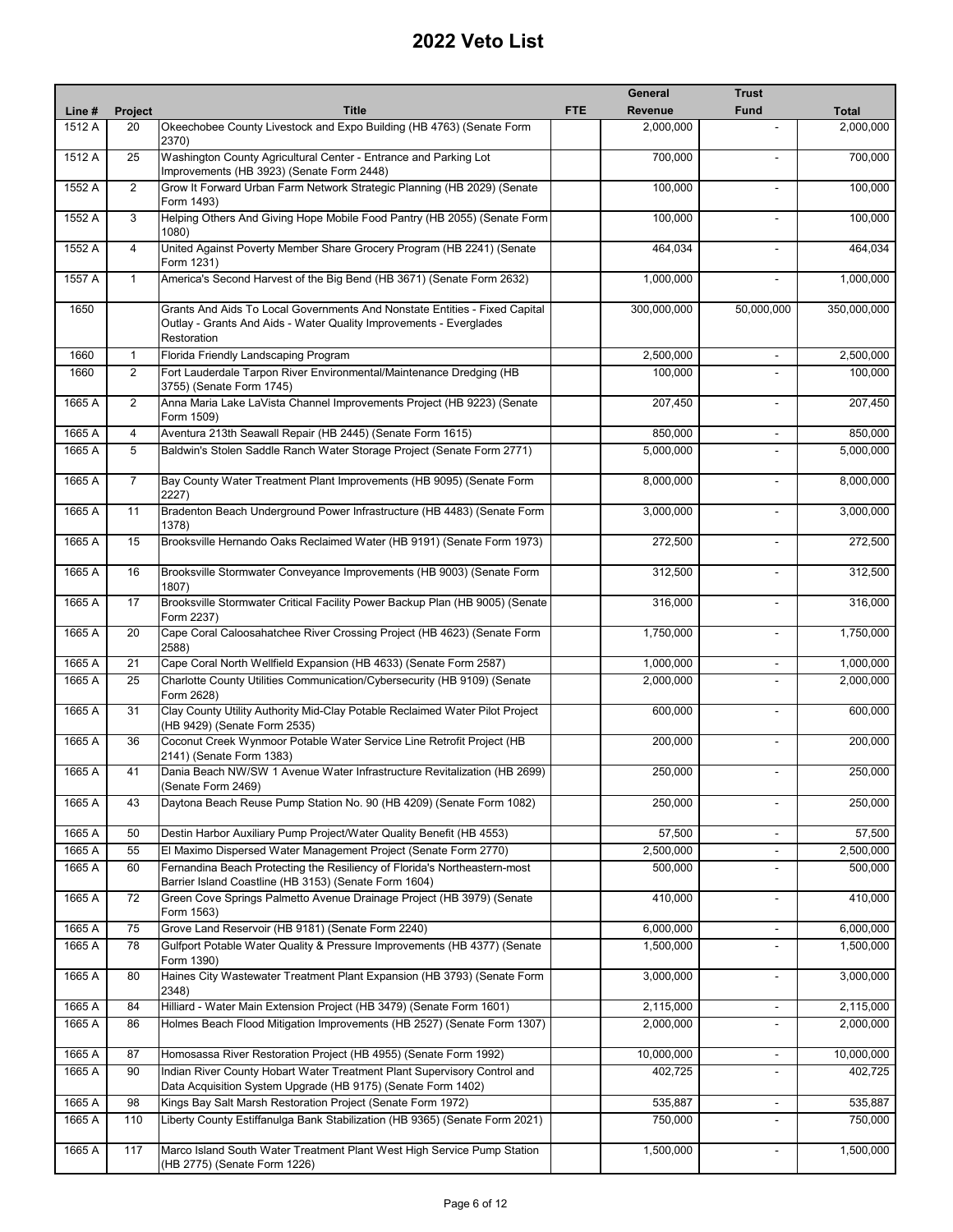|        |                |                                                                                                                                                                              |            | <b>General</b> | <b>Trust</b>             |              |
|--------|----------------|------------------------------------------------------------------------------------------------------------------------------------------------------------------------------|------------|----------------|--------------------------|--------------|
| Line # | Project        | <b>Title</b>                                                                                                                                                                 | <b>FTE</b> | Revenue        | <b>Fund</b>              | <b>Total</b> |
| 1665 A | 120            | Martin County Cypress Creek Floodplain Restoration Project (HB 2079)                                                                                                         |            | 750,000        |                          | 750,000      |
| 1665 A | 123            | Medley NW 78th St & NW 77th St Water Distribution System Upgrades (HB<br>3301) (Senate Form 1665)                                                                            |            | 500,000        |                          | 500,000      |
| 1665 A | 133            | Miami Springs Erosion Control and Stabilization of Drainage (HB 2847)<br>(Senate Form 1233)                                                                                  |            | 2,000,000      |                          | 2,000,000    |
| 1665 A | 146            | Nassau County American Beach Well and Septic Phase Out (HB 3051)<br>(Senate Form 1594)                                                                                       |            | 1,850,000      |                          | 1,850,000    |
| 1665 A | 154            | Oakland South Lake Apopka Initiative Alternative Water Project (HB 3655)<br>(Senate Form 2762)                                                                               |            | 2,000,000      |                          | 2,000,000    |
| 1665 A | 155            | Ocala Lower Floridan Aquifer Conversion Phase IV (HB 2781) (Senate Form<br>2093)                                                                                             |            | 1,992,800      | $\overline{\phantom{a}}$ | 1,992,800    |
| 1665 A | 158            | Okaloosa County Water & Sewer - Florosa Potable Water Elevated Storage<br>Tank (HB 4881) (Senate Form 2673)                                                                  |            | 1,500,000      | $\blacksquare$           | 1,500,000    |
| 1665 A | 163            | Ormond Beach Reclaimed Water Storage Tank (HB 2273) (Senate Form<br>1533)                                                                                                    |            | 200,000        |                          | 200,000      |
| 1665 A | 164            | Ormond Beach Reclaimed Water Transmission Line (HB 2271) (Senate Form<br>1534)                                                                                               |            | 650,000        | $\blacksquare$           | 650,000      |
| 1665 A | 167            | Osceola County North Lake Tohopekaliga Restoration and Water Quality<br>Study (HB 2727) (Senate Form 1451)                                                                   |            | 400,000        | $\blacksquare$           | 400,000      |
| 1665 A | 168            | Oviedo Percolation Pond Decommissioning Phase 1 Tank Demo/Construction<br>(HB 2415) (Senate Form 1223)                                                                       |            | 500,000        | $\blacksquare$           | 500,000      |
| 1665 A | 177            | Panama City Stormwater Management Study - Southern Area (HB 9085)<br>(Senate Form 2460)                                                                                      |            | 2,000,000      |                          | 2,000,000    |
| 1665 A | 179            | Peace River Reservoir No. 3 Wetland Mitigation (HB 9117) (Senate Form<br>1982)                                                                                               |            | 2,000,000      | $\blacksquare$           | 2,000,000    |
| 1665 A | 183            | Pinecrest Water Line Extension Project (HB 4639) (Senate Form 1560)                                                                                                          |            | 3,900,000      | $\overline{\phantom{a}}$ | 3,900,000    |
| 1665 A | 189            | Port St. Lucie Southern Grove Jobs Corridor Water Main Project (HB 2391)<br>(Senate Form 2264)                                                                               |            | 1,774,150      |                          | 1,774,150    |
| 1665 A | 199            | Sanibel - Sanibel Slough Dredging and Muck Removal (HB 2723) (Senate<br>Form 2584)                                                                                           |            | 100,000        | $\overline{a}$           | 100,000      |
| 1665 A | 202            | Santa Rosa County Pine Blossom Road Drainage Study (HB 4875) (Senate<br>Form 2527)                                                                                           |            | 100,000        |                          | 100,000      |
| 1665 A | 204            | Scott Dispersed Water Project (HB 9185) (Senate Form 2239)                                                                                                                   |            | 1,035,000      | $\overline{\phantom{a}}$ | 1,035,000    |
| 1665 A | 205            | Seminole County Little Wekiva River Ongoing Maintenance (HB 4275)<br>(Senate Form 2657)                                                                                      |            | 500,000        | $\overline{\phantom{a}}$ | 500,000      |
| 1665 A | 220            | Tampa - Purity Springs Restoration (HB 3833) (Senate Form 1764)                                                                                                              |            | 96,000         | $\blacksquare$           | 96,000       |
| 1665 A | 221            | Tampa Bay Watch Citizen Science Monitoring Project (Senate Form 2269)                                                                                                        |            | 250,000        |                          | 250,000      |
| 1665 A | 222            | Tampa Ditch Rehabilitation Projects (HB 3265) (Senate Form 1906)                                                                                                             |            | 1,000,000      | $\overline{\phantom{a}}$ | 1,000,000    |
| 1665 A | 226            | Tierra Verde Community Association Grand Canal Dredge (HB 3117)                                                                                                              |            | 585,000        | $\blacksquare$           | 585,000      |
| 1665 A | 232            | Venice Water Treatment Plant 2nd Stage Membrane Phase I (HB 2605)<br>(Senate Form 1917)                                                                                      |            | 850,000        |                          | 850,000      |
| 1665 A | 236            | Volusia County Spruce Creek Dangerous Navigation Hazard Dredging Project<br>(HB 4231) (Senate Form 2029)                                                                     |            | 545,000        |                          | 545,000      |
| 1665 A | 241            | Winter Park Nicolet Pond Stormwater Treatment Project (HB 2531) (Senate<br>Form 1752)                                                                                        |            | 150,000        |                          | 150,000      |
| 1668 B |                | Grants And Aids To Local Governments And Nonstate Entities - Fixed Capital<br>Outlay - Dade City Wastewater Treatment Plant Relocation/Upgrade And<br>Transmission Forcemain |            | 39,725,000     |                          | 39,725,000   |
| 1736   | $\overline{4}$ | Paynes Prairie Bald Eagle Commemoration Statue                                                                                                                               |            | $\blacksquare$ | 1,000,000                | 1,000,000    |
| 1736   | 5              | <b>Fakahatchee Strand State Park</b>                                                                                                                                         |            | $\blacksquare$ | 3,000,000                | 3,000,000    |
| 1736   | 6              | Ichetucknee Springs State Park                                                                                                                                               |            | $\blacksquare$ | 1,000,000                | 1,000,000    |
| 1736 A | $\overline{7}$ | Little Talbot Island State Park                                                                                                                                              |            |                | 25,000,000               | 25,000,000   |
| 1755 A | $\mathbf{1}$   | Altha Park Perimeter Fencing (Senate Form 1768)                                                                                                                              |            | 50,000         |                          | 50,000       |
| 1755 A | $\overline{2}$ | Bal Harbour Village ADA Compliant Park Enhancements (HB 2701) (Senate<br>Form 1613)                                                                                          |            | 425,000        |                          | 425,000      |
| 1755 A | 3              | Bonita Springs Community Park Baseball Complex Phase 2 (HB 2719)<br>(Senate Form 1213)                                                                                       |            | 750,000        | $\overline{\phantom{a}}$ | 750,000      |
| 1755 A | 4              | Cape Coral Ecological Preserve Boardwalk Replacement (HB 4629)                                                                                                               |            | 250,000        | $\overline{\phantom{a}}$ | 250,000      |
| 1755 A | 5              | Citrus County Beverly Hills Community Parks Revitalization (HB 4985)<br>(Senate Form 1706)                                                                                   |            | 850,000        | $\blacksquare$           | 850,000      |
| 1755 A | 9              | Fairchild Tropical Botanic Garden (HB 2633) (Senate Form 1873)                                                                                                               |            | 750,000        | $\blacksquare$           | 750,000      |
| 1755 A | 12             | Kissimmee Shingle Creek Regional Trail Security and Protection Project (HB<br>2449) (Senate Form 1425)                                                                       |            | 400,000        | $\blacksquare$           | 400,000      |
| 1755 A | 13             | Lakeland's Se7en Wetlands Educational Center Conservation (HB 2243)<br>(Senate Form 2152)                                                                                    |            | 5,000,000      |                          | 5,000,000    |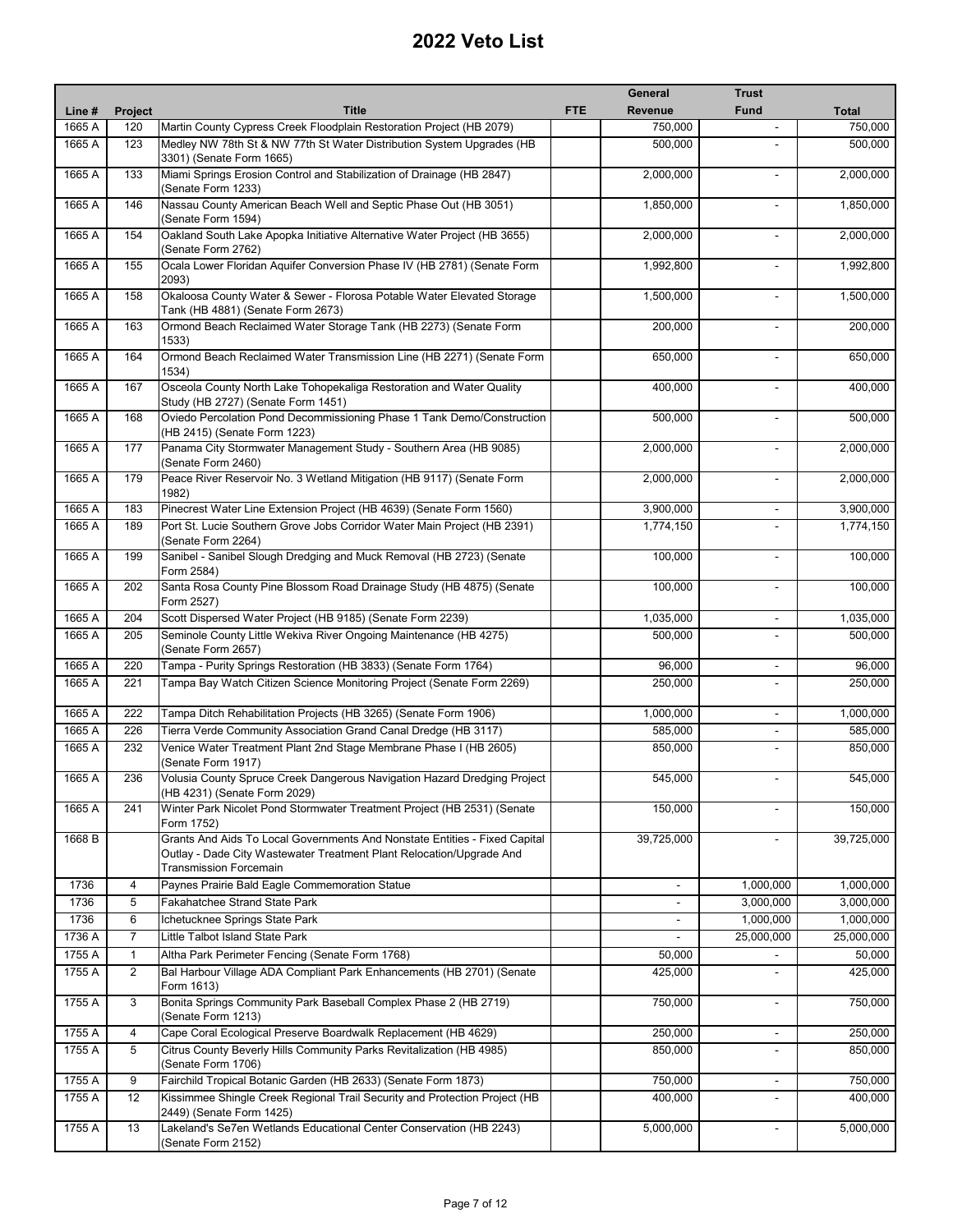|        |                |                                                                                                                                                                                                 | General               | <b>Trust</b>             |              |
|--------|----------------|-------------------------------------------------------------------------------------------------------------------------------------------------------------------------------------------------|-----------------------|--------------------------|--------------|
| Line # | Project        | <b>Title</b>                                                                                                                                                                                    | <b>FTE</b><br>Revenue | <b>Fund</b>              | <b>Total</b> |
| 1755 A | 14             | Marie Selby Botanical Gardens' Shoreline Restoration & Protection for Historic                                                                                                                  | 1,400,000             |                          | 1,400,000    |
| 1755A  | 15             | Spanish Point Campus (HB 2673) (Senate Form 2248)<br>Museum of Discovery and Science Pathways to Resilience (HB 3137) (Senate                                                                   | 1,000,000             |                          | 1,000,000    |
| 1755A  | 18             | Form 2007)<br>Palm Beach County Chain of Lakes Blueway Trail Access Project (HB 3819)                                                                                                           | 250,000               |                          | 250,000      |
| 1755 A |                | (Senate Form 2626)<br>Panama City Four Regional Parks Project (HB 9091) (Senate Form 2458)                                                                                                      |                       | $\mathbf{r}$             | 5,000,000    |
|        | 19             |                                                                                                                                                                                                 | 5,000,000             |                          |              |
| 1755 A | 20             | Pinellas County - Conservation of West Klosterman Preserve (HB 9231)                                                                                                                            | 3,000,000             | $\mathbf{r}$             | 3,000,000    |
| 1755 A | 21             | Sneads Health and Recreation Renewal Project (HB 4835) (Senate Form<br>2462)                                                                                                                    | 825,000               |                          | 825,000      |
| 1755 A | 22             | St. Cloud Implementation of Chisholm Park Masterplan Phase I (HB 3669)<br>(Senate Form 1092)                                                                                                    | 1,000,000             | $\blacksquare$           | 1,000,000    |
| 1755 A | 23             | Tamarac ADA Compatible and Smart Park Enhancements Caporella Park (HB<br>2625) (Senate Form 2256)                                                                                               | 300,000               | $\overline{\phantom{a}}$ | 300,000      |
| 1755 A | 24             | The Bay Park - Sarasota (HB 3257) (Senate Form 2244)                                                                                                                                            | 500,000               | $\blacksquare$           | 500,000      |
| 1755A  | 25             | Town of Jay Bray-Hendricks Park Master Plan (HB 4871) (Senate Form 2043)                                                                                                                        | 300,000               |                          | 300,000      |
| 1755 A | 26             | Wauchula Farr Field Park Improvements (Senate Form 2366)                                                                                                                                        | 1,500,000             | $\overline{\phantom{a}}$ | 1,500,000    |
| 1755 A | 27             | West Inverness City Trail and Withlacoochee State Trail Connector (HB 4993)<br>(Senate Form 1862)                                                                                               | 2,250,000             | $\blacksquare$           | 2,250,000    |
| 1768   | $\overline{2}$ | Florida Ocean Alliance - Expanding Florida's Blue Economy Development of<br>Blue Economy Strategy (HB 2819) (Senate Form 1868)                                                                  | 320,000               | ÷                        | 320,000      |
| 1775 B | 2              | Clearwater - Site Fill (HB 9169) (Senate Form 1783)                                                                                                                                             | 1,600,000             | $\blacksquare$           | 1,600,000    |
| 1775 B | 3              | Clearwater - Wave Attenuation Walls (HB 9171) (Senate Form 1785)                                                                                                                                | 1,450,000             | $\blacksquare$           | 1,450,000    |
| 1775 B | 4              | St. Pete Beach Coastal Resiliency - Community Center Shoreline<br>Rehabilitation (HB 4921) (Senate Form 1424)                                                                                   | 1,650,000             |                          | 1,650,000    |
| 1842 A |                | Grants And Aids To Local Governments And Nonstate Entities - Fixed Capital<br>Outlay - Fishing Pier Replacement                                                                                 | 900,000               | ä,                       | 900,000      |
| 1885 A |                | Grants And Aids To Local Governments And Nonstate Entities - Fixed Capital<br>Outlay - Osceola County Lake Runnymede Boat Ramp And Vegetation<br><b>Harvesting Project</b>                      | 350,000               |                          | 350,000      |
| 1885 B |                | Grants And Aids To Local Governments And Nonstate Entities - Fixed Capital<br>Outlay - Madison - Lake Francis Fishing Pier/Dock Replacement                                                     | 125,000               |                          | 125,000      |
| 1934 A |                | Grants And Aids To Local Governments And Nonstate Entities - Fixed Capital<br>Outlay - Zoo Miami                                                                                                | 500,000               | $\overline{\phantom{a}}$ | 500,000      |
| 1934 D |                | Grants And Aids To Local Governments And Nonstate Entities - Fixed Capital<br>Outlay - Manatee Hospital Overlook Bridge                                                                         | 1,500,000             | $\blacksquare$           | 1,500,000    |
| 1934 F |                | Grants And Aids To Local Governments And Nonstate Entities - Fixed Capital<br>Outlay - Volusia County Sea Turtle, Seabird, And Manatee Education Building<br>Improvements/Marine Science Center | 1,000,000             | $\overline{\phantom{a}}$ | 1,000,000    |
| 1934 G |                | Grants And Aids To Local Governments And Nonstate Entities - Fixed Capital<br>Outlay - Pelican Harbor Seabird Station                                                                           | 500,000               |                          | 500,000      |
| 1988 A | $\overline{2}$ | 8th Street Roadway and Drainage Improvements - Laurel Hill (HB 3721)<br>(Senate Form 1166)                                                                                                      | 350,000               |                          | 350,000      |
| 1988 A | 5              | Beulah Pedestrian Bridge (HB 4309) (Senate Form 2419)                                                                                                                                           | 2,000,000             | $\blacksquare$           | 2,000,000    |
| 1988 A | 8              | Chickasaw Road Expansion Project (HB 2315) (Senate Form 1201)                                                                                                                                   | 300,000               |                          | 300,000      |
| 1988 A | 16             | County Line Road Widening - Hernando County (Senate Form 2765)                                                                                                                                  | 50,000,000            | $\overline{\phantom{a}}$ | 50,000,000   |
| 1988 A | 18             | Cooper City Comprehensive Traffic Calming Study and Implementation (HB<br>3091) (Senate Form 2160)                                                                                              | 125,000               | $\blacksquare$           | 125,000      |
| 1988 A | 19             | Coral Gables Mobility Hub (HB 2637)                                                                                                                                                             | 975,000               | $\overline{\phantom{a}}$ | 975,000      |
| 1988 A | 20             | County Road 42 Flood Zone Crossing Improvements (HB 2541) (Senate Form                                                                                                                          | 500,000               |                          | 500,000      |
|        |                | 1714)                                                                                                                                                                                           |                       |                          |              |
| 1988 A | 24             | CR 232 Pavement Rehabilitation - Alachua (Senate Form 2797)                                                                                                                                     | 11,500,000            | $\blacksquare$           | 11,500,000   |
| 1988 A | 25             | Crandon Boulevard Intersection Improvements (HB 2477) (Senate Form 2281)                                                                                                                        | 600,000               |                          | 600,000      |
| 1988 A | 28             | Crystal River Turkey Oak Bypass (HB 4991) (Senate Form 2475)                                                                                                                                    | 20,700,000            | $\overline{\phantom{a}}$ | 20,700,000   |
| 1988 A | 32             | Downtown Flagler Street Lighting Project (HB 2395) (Senate Form 2396)                                                                                                                           | 200,000               | $\overline{\phantom{a}}$ | 200,000      |
| 1988 A | 37             | Fort Island Trail Multi-Use Path Phase 1 (HB 4983) (Senate Form 1702)                                                                                                                           | 9,250,000             | $\overline{\phantom{a}}$ | 9,250,000    |
| 1988 A | 38             | Fort Meade Road Repaving (HB 2517)                                                                                                                                                              | 1,000,000             | $\overline{\phantom{a}}$ | 1,000,000    |
| 1988 A | 39             | Fort Myers Beach Time Square Renovation (HB 3679) (Senate Form 2655)                                                                                                                            | 1,000,000             |                          | 1,000,000    |
| 1988 A | 40             | Fort Walton Beach Hill Avenue and Anchors Street Complete Street Project<br>Design (HB 3753) (Senate Form 2487)                                                                                 | 187,500               | $\blacksquare$           | 187,500      |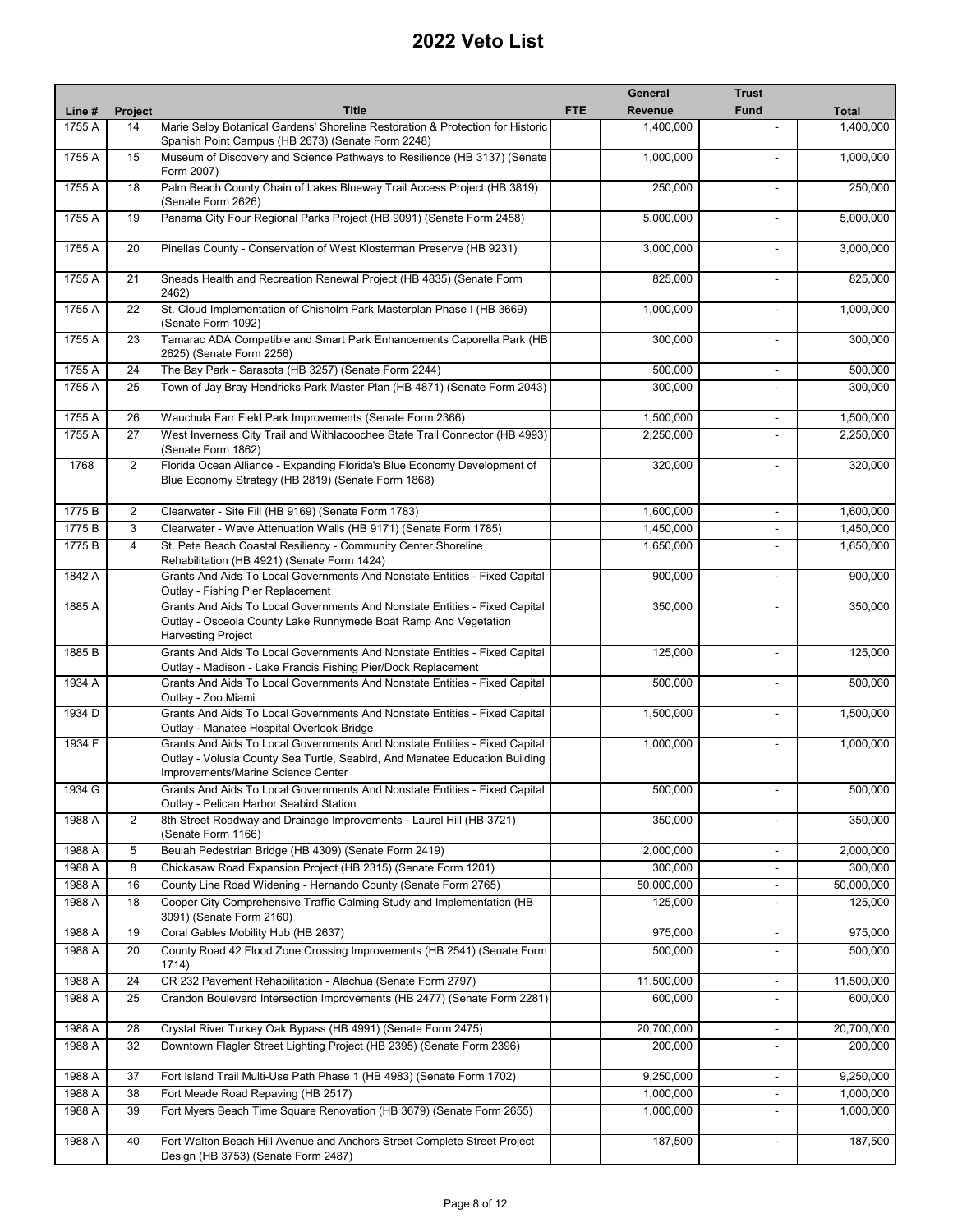|        |         |                                                                                                          |            | General        | <b>Trust</b>                 |              |
|--------|---------|----------------------------------------------------------------------------------------------------------|------------|----------------|------------------------------|--------------|
| Line # | Project | <b>Title</b>                                                                                             | <b>FTE</b> | <b>Revenue</b> | <b>Fund</b>                  | <b>Total</b> |
| 1988 A | 42      | Gray Street Complete Street Improvement Project - Tampa (HB 2901) (Senate<br>Form 1907)                  |            | 250,000        |                              | 250,000      |
| 1988 A | 44      | Harvest Hope Park Sidewalks (HB 4825) (Senate Form 1913)                                                 |            | 1,170,000      |                              | 1,170,000    |
| 1988 A | 45      | Highland Beach Crosswalks Phase 2 (HB 3355) (Senate Form 2204)                                           |            | 60,000         | $\blacksquare$               | 60,000       |
| 1988 A | 49      | Lauderdale Lakes Greenway Trail (HB 4325) (Senate Form 1854)                                             |            | 402.995        | $\overline{\phantom{a}}$     | 402,995      |
| 1988 A | 50      | Legacy Trail Extension and Improvements (HB 2587) (Senate Form 2247)                                     |            | 500,000        |                              | 500,000      |
| 1988 A | 51      | Loxahatchee Groves North Road Equestrian/Multi-Use Trail (HB 3421)<br>(Senate Form 2112)                 |            | 45,000         | $\blacksquare$               | 45,000       |
| 1988 A | 52      | Ludlam Trail Corridor (HB 2839) (Senate Form 1422)                                                       |            | 2,000,000      |                              | 2,000,000    |
| 1988 A | 54      | Main Street Streetscape Improvements - City of Sarasota (HB 2585) (Senate<br>Form 2246)                  |            | 400,000        |                              | 400,000      |
| 1988 A | 56      | Manatee County - Pedestrian Overpass Across US 41 (HB 9247) (Senate<br>Form 2306)                        |            | 2,500,000      | ٠                            | 2,500,000    |
| 1988 A | 63      | Miramar Parkway LED Streetlight Improvements (HB 2351) (Senate Form<br>1221)                             |            | 150,000        |                              | 150,000      |
| 1988 A | 76      | Pasco County - Pioneer Museum Road Intersection (Senate Form 2286)                                       |            | 4,988,000      | $\blacksquare$               | 4,988,000    |
| 1988 A | 78      | Pembroke Park Bicycle/Pedestrian Infrastructure Improvements (HB 3451)<br>(Senate Form 1376)             |            | 195,000        | $\blacksquare$               | 195,000      |
| 1988 A | 79      | Poinciana Parkway Extension (Senate Form 2779)                                                           |            | 15,000,000     | $\blacksquare$               | 15,000,000   |
| 1988 A | 80      | Ridge Road Extension Phase 2B (HB 2311) (Senate Form 1268)                                               |            | 14,000,000     |                              | 14,000,000   |
| 1988 A | 81      | Roadway Reconstruction & Install Traffic Calming Devices - Miami (Senate<br>Form 1561)                   |            | 1,500,000      |                              | 1,500,000    |
| 1988 A | 88      | South Flagler Drive Resurfacing and Bike Lane Project (HB 2917) (Senate<br>Form 1198)                    |            | 250,000        | $\blacksquare$               | 250,000      |
| 1988 A | 90      | SR 27 Relievers Alignment Study (HB 2461) (Senate Form 1879)                                             |            | 2,000,000      | $\overline{\phantom{a}}$     | 2,000,000    |
| 1988 A | 92      | SR A1A Drainage Repairs - Highland Beach (HB 3353) (Senate Form 2326)                                    |            | 750,000        |                              | 750,000      |
| 1988 A | 93      | St. Armands Circle Streetscape Improvements (HB 2579) (Senate Form 2245)                                 |            | 700,000        | $\overline{a}$               | 700,000      |
| 1988 A | 98      | SW Lincoln Street Roadway and Drainage Reconstruction (HB 2427) (Senate<br>Form 1656)                    |            | 550,000        | $\overline{a}$               | 550,000      |
| 1988 A | 99      | Tampa Bay Area Regional Transit Authority Operations (HB 3189) (Senate<br>Form 2235)                     |            | 375,000        |                              | 375,000      |
| 1988 A | 100     | Tampa Bay Area Regional Transit Authority TD Tampa Bay (Senate Form<br>2782)                             |            | 1,000,000      |                              | 1,000,000    |
| 1988 A | 108     | Town of Redington Beach Road Resurfacing Project (HB 4381) (Senate Form<br>1483)                         |            | 750,000        |                              | 750,000      |
| 1988 A | 110     | US 90 Intersection Improvements at Jericho Road (HB 4605) (Senate Form<br>2729)                          |            | 1,000,000      |                              | 1,000,000    |
| 1988 A | 113     | West Park Neighborhood Traffic Calming Plan Phase 1 (HB 3687) (Senate<br>Form 1899)                      |            | 300,000        |                              | 300,000      |
| 2107 A |         | Special Categories - Pensacola Humane Society Help Team                                                  |            | 60,000         |                              | 60,000       |
| 2141 A |         | Special Categories - Medical Gas Education Outreach Training Program                                     |            | 258,300        |                              | 258,300      |
| 2153 A |         | Special Categories - In-State Tourism Marketing Campaign                                                 |            |                | 2,000,000                    | 2,000,000    |
| 2204 A |         | Fixed Capital Outlay - Facilities Repairs And Maintenance                                                |            | 1,500,000      |                              | 1,500,000    |
| 2245 A | 3       | FCDI - Workforce Education (HB 4831) (Senate Form 1388)                                                  |            | 50,000         | $\blacksquare$               | 50,000       |
| 2245 A | 9       | Plumbing Skills Program (HB 2653) (Senate Form 1993)                                                     |            | 130,000        |                              | 130,000      |
| 2251 A | 2       | Martin County REACH Center (HB 2977) (Senate Form 2066)                                                  |            | 1,000,000      | $\overline{\phantom{a}}$     | 1,000,000    |
| 2281   | 2       | K-9 Behavioral Enrichment & Training To Enhance Rehoming - K-9 BETTER -<br>Miami-Dade (Senate Form 2426) |            | 100,000        |                              | 100,000      |
| 2281   | 3       | Miami River Commission (HB 2475) (Senate Form 1255)                                                      |            | 150,000        | $\overline{\phantom{a}}$     | 150,000      |
| 2281   | 4       | OCEARCH Mayport Research and Operations Center (Senate Form 2747)                                        |            | 2,500,000      |                              | 2,500,000    |
| 2281   | 5       | Rales Rides - Senior Transportation Program (HB 3767) (Senate Form 1919)                                 |            | 212,000        | $\blacksquare$               | 212,000      |
| 2281   | 6       | San Antonio City Hall & Fire Station Hardening (Senate Form 2640)                                        |            | 60,000         | $\overline{\phantom{a}}$     | 60,000       |
| 2281   | 8       | St. Lucie County Harbour Pointe District (HB 2035) (Senate Form 1070)                                    |            | 1,000,000      | $\overline{\phantom{a}}$     | 1,000,000    |
| 2286 A | 9       | Central Florida Smart City Centers (HB 3519) (Senate Form 2708)                                          |            | 4,000,000      | $\blacksquare$               | 4,000,000    |
| 2286 A | 14      | City of Sanford Parking Facility (HB 9221) (Senate Form 2660)                                            |            | 1,500,000      | $\overline{\phantom{a}}$     | 1,500,000    |
| 2286 A | 15      | Coral Springs - Public Safety/Public Works Building Hardening Project (HB<br>3543) (Senate Form 1396)    |            | 800,000        | $\qquad \qquad \blacksquare$ | 800,000      |
| 2286 A | 20      | GWC Woman's Club Restoration (HB 2411) (Senate Form 1176)                                                |            | 350,000        | $\blacksquare$               | 350,000      |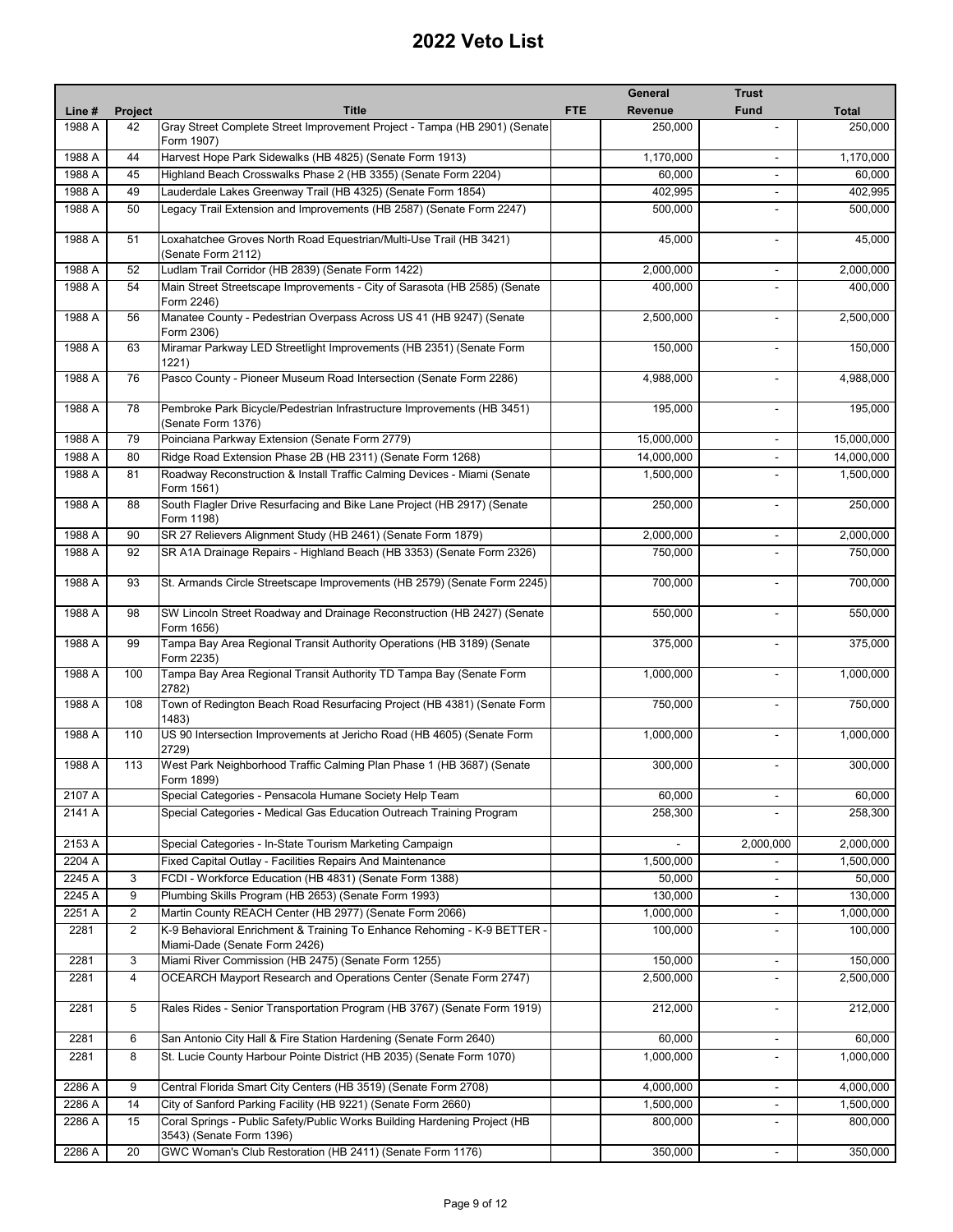|        |                |                                                                                                             |            | General        | <b>Trust</b>             |              |
|--------|----------------|-------------------------------------------------------------------------------------------------------------|------------|----------------|--------------------------|--------------|
| Line # | Project        | <b>Title</b>                                                                                                | <b>FTE</b> | <b>Revenue</b> | <b>Fund</b>              | <b>Total</b> |
| 2286 A | 22             | Hernando County Central Fueling Facility (HB 9213) (Senate Form 1186)                                       |            | 980,000        |                          | 980,000      |
| 2286 A | 24             | Holmes County Public Safety Facility (Senate Form 2573)                                                     |            | 500,000        |                          | 500,000      |
| 2286 A | 26             | IDignity Statewide Operational Headquarters - Orlando (Senate Form 2630)                                    |            | 1,500,000      | $\overline{a}$           | 1,500,000    |
| 2286 A | 28             | K-9 Behavioral Enrichment & Training To Enhance Rehoming - K-9 BETTER -<br>Miami-Dade (Senate Form 2426)    |            | 150,000        | $\blacksquare$           | 150,000      |
| 2286 A | 29             | Lake Conine Recreation Elements (HB 2993) (Senate Form 1455)                                                |            | 200,000        | $\blacksquare$           | 200,000      |
| 2286 A | 30             | Lincoln Park Community and Vocational Center (HB 2543) (Senate Form                                         |            | 152,600        |                          | 152,600      |
|        |                | 1707)                                                                                                       |            |                |                          |              |
| 2286 A | 32             | McIntosh Town Hall (HB 2319) (Senate Form 1174)                                                             |            | 500,000        | $\overline{\phantom{a}}$ | 500,000      |
| 2286 A | 33             | Milton Community Center Expansion Project (HB 4599) (Senate Form 2617)                                      |            | 500,000        | $\overline{a}$           | 500,000      |
| 2286 A | 35             | OCEARCH Mayport Research and Operations Center (Senate Form 2747)                                           |            | 4,500,000      | $\blacksquare$           | 4,500,000    |
| 2286 A | 37             | Royal Palm Beach - Commons Park Corporate Picnic Pavilions (HB 2435)<br>(Senate Form 2274)                  |            | 450,000        | $\blacksquare$           | 450,000      |
| 2286 A | 40             | Sports Training and Youth Tournament Complex (Senate Form 2754)                                             |            | 35,000,000     | $\blacksquare$           | 35,000,000   |
| 2286 A | 42             | Town of Hilliard - Community Center/Hurricane Shelter Project (HB 3025)<br>(Senate Form 1943)               |            | 5,144,800      |                          | 5,144,800    |
| 2286 A | 43             | Veteran Memorial Park Maintenance and Repair - Pensacola (Senate Form<br>2675)                              |            | 355,000        | $\blacksquare$           | 355,000      |
| 2286 A | 44             | Veterans Park Land Development (HB 9425) (Senate Form 2040)                                                 |            | 400,000        | $\overline{\phantom{a}}$ | 400,000      |
| 2286 A | 46             | Victory Village Rehabilitation Project (HB 2451) (Senate Form 1619)                                         |            | 250,000        |                          | 250,000      |
| 2297 A | 3              | Florida Trade Assistance Center Export Database (HB 9045) (Senate Form                                      |            | 250,000        |                          | 250,000      |
| 2425 A | $\mathbf{1}$   | 1505)<br>Clermont Fire Station 103 Generator Enclosure (HB 2217) (Senate Form 2474)                         |            | 17,982         | $\blacksquare$           | 17,982       |
| 2425 A | 3              | Clermont Fire Station 101 Generator Replacement (HB 2215)(Senate Form<br>2472)                              |            |                | 271,000                  | 271,000      |
| 2425 A | $\overline{4}$ | Lealman Special Fire Control District Ladder Truck (HB 3107) (Senate Form<br>1789)                          |            |                | 500,000                  | 500,000      |
| 2431 A | $\overline{4}$ | Highland Beach Fire Rescue Resiliency and Safety Enhanced EOC Firehouse<br>(HB 3347) (Senate Form 2140)     |            | 400,000        |                          | 400,000      |
| 2431 A | 8              | Mount Dora Fire Station 34/Emergency Operations Center (HB 2499)(Senate<br>Form 1731)                       |            | 500,000        | $\blacksquare$           | 500,000      |
| 2431 A | 9              | Palm Beach Historic North Fire Station Renovation (HB 3365) (Senate Form<br>1007)                           |            | 875,000        | $\blacksquare$           | 875,000      |
| 2431 A | 10             | Palm Harbor Fire Station 68 (HB 2963)(Senate Form 2001)                                                     |            | 2,000,000      |                          | 2,000,000    |
| 2431 A | 15             | St. Pete Beach Fire Station 22 (HB 3393) (Senate Form 1381)                                                 |            | 2,000,000      | $\overline{\phantom{a}}$ | 2,000,000    |
| 2431 A | 16             | Winter Park Fire Station 62 (HB 3735) (Senate Form 1958)                                                    |            | 300,000        | $\blacksquare$           | 300,000      |
| 2431 A | 17             | Clermont Fire Station 102 Rebuild (HB 2213)(Senate Form 2547)                                               |            |                | 1,000,000                | 1,000,000    |
| 2431 A | 20             | Greenacres Fire Station Headquarters Renovation (HB 2309)(Senate Form<br>1202)                              |            |                | 150,000                  | 150,000      |
| 2431 A | 24             | Longwood Fire Station Construction (HB 2225) (Senate Form 1172)                                             |            | $\blacksquare$ | 1,000,000                | 1,000,000    |
| 2431 A | 26             | Ocean City - Wright Fire Control District Fire Station and Training Ground (HB                              |            |                | 900,000                  | 900,000      |
| 2431 A | 27             | 3643) (Senate Form 2539)<br>Orange City Emergency Response Fire Station (HB 4225) (Senate Form              |            | $\overline{a}$ | 500,000                  | 500,000      |
| 2431 A | 28             | 2180)<br>Palm Bay Fire and Rescue Station No. 7 (HB 2821) (Senate Form 1678)                                |            |                | 400,000                  | 400,000      |
| 2431 A | 29             | St. Augustine Fire Station 2 Design (HB 4967)(Senate Form 2412)                                             |            |                | 500,000                  | 500,000      |
| 2645   | 2              | Bay Harbor Islands Emergency Generator Backup (HB 2003) (Senate Form<br>1608)                               |            | 725,000        |                          | 725,000      |
| 2645   | 3              | City of Boca Raton City Hall and Municipal Complex Emergency Generators<br>(HB 3369) (Senate Form 1093)     |            | 1,100,000      | $\blacksquare$           | 1,100,000    |
| 2645   | 5              | Golden Beach Landfall Bunker (HB 4449) (Senate Form 1030)                                                   |            | 750,000        | $\blacksquare$           | 750,000      |
| 2645   | 9              | Palm Springs Public Safety Building / EOC Hardening (HB 2219) (Senate<br>Form 1152)                         |            | 630,022        |                          | 630,022      |
| 2645   | 10             | Village of North Palm Beach Emergency Operations Center Emergency<br>Generator (HB 3171) (Senate Form 2267) |            | 200,000        | $\blacksquare$           | 200,000      |
| 2645   | 11             | Village of Virginia Gardens - City Hall ADA Upgrades and Emergency Shelter<br>(HB 2843) (Senate Form 1072)  |            | 600,000        |                          | 600,000      |
| 2799 B |                | <b>Salaries And Benefits</b>                                                                                | 17.00      |                | 2,004,428                | 2,004,428    |
| 2799 C |                | Expenses                                                                                                    |            |                | 2,482,360                | 2,482,360    |
| 2799 D |                | Special Categories - Transfer To The Operating Trust Fund                                                   |            | 5,000,000      |                          | 5,000,000    |
| 2799 E |                | Special Categories - Contracted Services                                                                    |            |                | 582,000                  | 582,000      |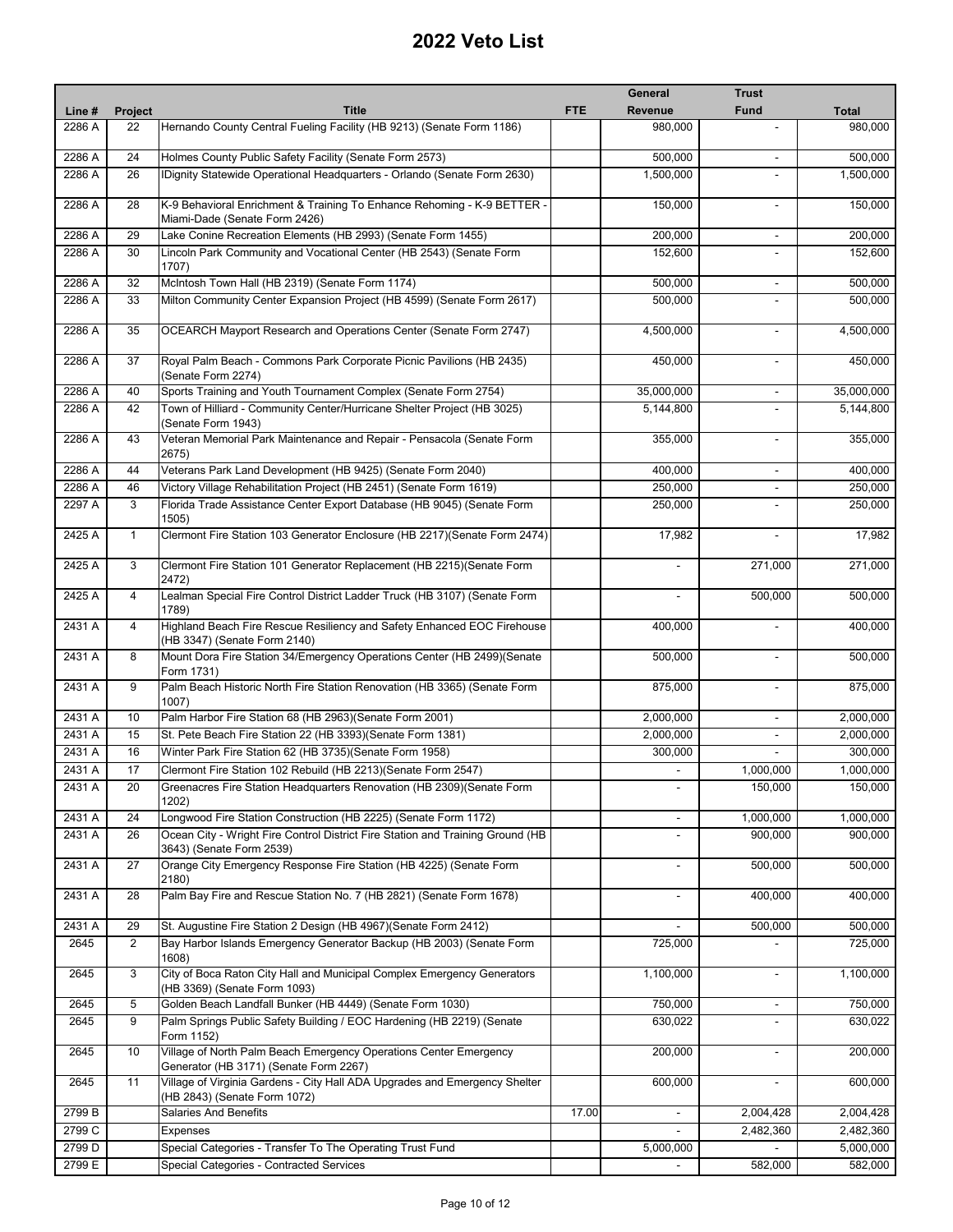|                       |                |                                                                                                                                   |            | General       | <b>Trust</b>             |               |
|-----------------------|----------------|-----------------------------------------------------------------------------------------------------------------------------------|------------|---------------|--------------------------|---------------|
| Line #                | Project        | <b>Title</b>                                                                                                                      | <b>FTE</b> | Revenue       | <b>Fund</b>              | <b>Total</b>  |
| 2799 F                |                | Special Categories - Special Categories - Aircraft Maintenance And Repairs                                                        |            |               | 750,000                  | 750,000       |
| 2799 G                |                | Special Categories - Aircraft Acquisition                                                                                         |            | 20,000,000    |                          | 20,000,000    |
| 2799 H                |                | Special Categories - Transfer To Department Of Management Services -<br>Human Resources Services Purchased Per Statewide Contract |            |               | 5,186                    | 5,186         |
| 2944 C                |                | Special Categories - Cyberresilience, Security Leadership, And Disaster<br>Recovery                                               |            | 600,000       | $\blacksquare$           | 600,000       |
| 2944 D                |                | Special Categories - Longwood Server Infrastructure Replacement                                                                   |            | 495,000       |                          | 495,000       |
| 3162                  | $\overline{2}$ | Palm Beach County Oral History Project (HB 3331) (Senate Form 2788)                                                               |            | 47,400        | $\overline{\phantom{a}}$ | 47,400        |
| 3162                  | 3              | West Florida Historic Preservation - Site Preservation and Operations (HB<br>4603) (Senate Form 2042)                             |            | 750,000       |                          | 750,000       |
| 3165 A                | 3              | City of Lake Helen - Historic City Hall Roof and Window Replacement (HB<br>3995) (Senate Form 1085)                               |            | 180,000       |                          | 180,000       |
| 3165 A                | 5              | Exterior Restoration of the Historic Sidney & Berne Davis Art Center - Phase 1<br>(HB 4581) (Senate Form 1904)                    |            | 500,000       | $\overline{\phantom{a}}$ | 500,000       |
| 3165 A                | $\overline{7}$ | Groveland Historic Train Station (HB 3195) (Senate Form 1725)                                                                     |            | 236,641       | $\overline{\phantom{a}}$ | 236,641       |
| 3165 A                | 9              | Historic Peck Center Repairs Phase 2 (HB 3139) (Senate Form 1869)                                                                 |            | 1,000,000     | $\blacksquare$           | 1,000,000     |
| 3165 A                | 10             | Maitland Art Center Structural Rehabilitation (HB 3647) (Senate Form 2075)                                                        |            | 200,000       | $\overline{\phantom{a}}$ | 200,000       |
| 3165 A                | 13             | Woman's Club Stabilization and Restoration - Phase 2 - New Smyrna Beach<br>(Senate Form 1087)                                     |            | 500,000       |                          | 500,000       |
| 3183                  | $\overline{2}$ | Records and Preservation Services                                                                                                 |            | 1,000,000     | $\overline{\phantom{a}}$ | 1,000,000     |
| 3193                  | $\overline{2}$ | Museum of Science and History of Jacksonville - Early Learning Initiative (HB<br>4981) (Senate Form 2633)                         |            | 103,436       |                          | 103,436       |
| 3193                  | 5              | Vero Beach Art Club Art Education for Adolescents and Veterans (Senate<br>Form 2381)                                              |            | 35,000        | $\sim$                   | 35,000        |
| 3200                  | 3              | Daytona Beach Veterans Museum and Education Center (Senate Form 2283)                                                             |            | 126,000       | $\blacksquare$           | 126,000       |
| 3200                  | $\overline{4}$ | Fort King Museum, Education, and Tourism Center (HB 2247) (Senate Form<br>1684)                                                   |            | 700,000       | $\blacksquare$           | 700,000       |
| 3200                  | 6              | Military History Museum Building Expansion - Osceola (Senate Form 2465)                                                           |            | 675,000       |                          | 675,000       |
| 3200                  | $\overline{7}$ | Museum of Science and History of Jacksonville - Early Learning Initiative (HB<br>4981) (Senate Form 2633)                         |            | 196,564       | $\overline{\phantom{a}}$ | 196,564       |
| 3200                  | 8              | Nassau County Performing Arts Centre (HB 3027) (Senate Form 2032)                                                                 |            | 300,000       | $\blacksquare$           | 300,000       |
| 3200                  | 9              | Pasco County Cultural Arts (HB 9249) (Senate Form 2331)                                                                           |            | 2,000,000     | $\mathbf{r}$             | 2,000,000     |
| 3200                  | 10             | Pioneer Florida Museum and Village Archives Center (HB 3011) (Senate Form<br>1736)                                                |            | 300,000       | $\blacksquare$           | 300,000       |
| 3200                  | 11             | Polk County History Center Chiller and Air Handler Replacement (HB 2513)<br>(Senate Form 1631)                                    |            | 1,250,000     |                          | 1,250,000     |
| 3200                  | 12             | Ruth Eckerd Hall: Safety, Health & Energy Improvements (HB 2357) (Senate<br>Form 1099)                                            |            | 500,000       |                          | 500,000       |
| 3200                  | 13             | tag! Children's Museum (HB 4911) (Senate Form 2084)                                                                               |            | 500,000       | $\overline{\phantom{a}}$ | 500,000       |
| 3200                  | 14             | The Nygren Buggy Collection (HB 2131) (Senate Form 1064)                                                                          |            | 25,000        | $\overline{\phantom{a}}$ | 25,000        |
| 3200                  | 16             | West Park Cultural Facilities Development (HB 4187) (Senate Form 1900)                                                            |            | 400,000       | ٠                        | 400,000       |
| 3227 A                |                | Fixed Capital Outlay - Bernie Mccabe Second District Court Of Appeal New<br>Courthouse Construction - Dms Mgd                     |            | 15,000,000    | $\blacksquare$           | 15,000,000    |
| 3227 B                |                | Fixed Capital Outlay - Sixth District Court Of Appeal New Courthouse<br>Construction - Dms Mgd                                    |            | 50,000,000    | $\overline{\phantom{a}}$ | 50,000,000    |
| <b>Other Sections</b> |                |                                                                                                                                   |            |               |                          |               |
| Section<br>15         |                | Online Career Adult High School Program for the State of Florida Library<br>System                                                |            |               | $\blacksquare$           |               |
| Section<br>91         |                | New Prison Construction Design Proposal and Construction Plan                                                                     |            |               |                          |               |
| Section<br>110        |                | A-C-T Environmental & Infrastructure - 2021 Piney Point Emergency                                                                 |            | 3,255,407     | $\overline{\phantom{a}}$ | 3,255,407     |
| Section<br>197        | 32             | New College of Florida - Hamilton Building - Renovation / Remodel                                                                 |            | 5,215,013     | $\overline{\phantom{a}}$ | 5,215,013     |
| Section<br>197        | 35             | University of Florida - IFAS West FL Research & Extension Student Dorms<br>(HB 4867) (Senate Form 2099)                           |            | 1,900,000     |                          | 1,900,000     |
| Section<br>197        | 36             | University of Florida - New Music Building (Senate Form 2079)                                                                     |            | 30,000,000    |                          | 30,000,000    |
| Section<br>201        |                | <b>Inflation Fund</b>                                                                                                             |            | 1,000,000,000 | $\overline{\phantom{a}}$ | 1,000,000,000 |